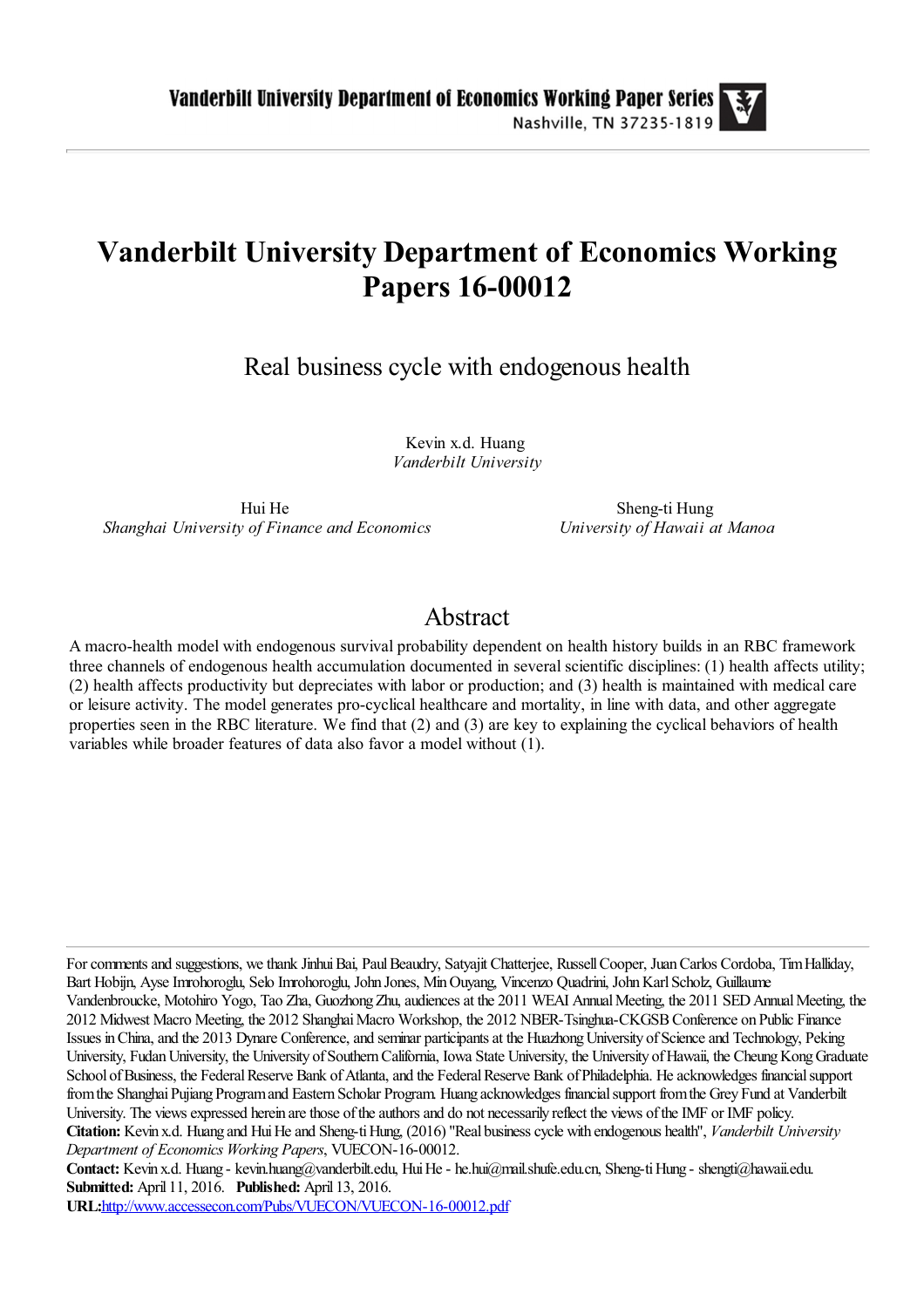# Real Business Cycle with Endogenous Health<sup>\*</sup>

Hui He<sup>†</sup> Kevin X.D. Huang<sup>‡</sup> Sheng-Ti Hung<sup>§</sup>

April 11, 2016

A macro-health model with endogenous survival probability dependent on health history builds in an RBC framework three channels of endogenous health accumulation documented in several scientific disciplines: (1) health affects utility; (2) health affects productivity but depreciates with labor or production; and (3) health is maintained with medical care or leisure activity. The model generates pro-cyclical healthcare and mortality, in line with data, and other aggregate properties seen in the RBC literature. We find that (2) and (3) are key to explaining the cyclical behaviors of health variables while broader features of data also favor a model without (1).

JEL classification: E22, E32, I12

Keywords: Macro-health; Business cycle; Mortality; Health expenditure; Time allocation

†School of Economics, the Shanghai University of Finance and Economics, Shanghai, China 200433; e-mail: he.hui@mail.shufe.edu.cn. International Monetary Fund; e-mail: HHe@imf.org.

§Department of Economics, the University of Hawai'i at Manoa; e-mail: shengti@hawaii.edu.

<sup>∗</sup>For comments and suggestions, we thank Jinhui Bai, Paul Beaudry, Satyajit Chatterjee, Russell Cooper, Juan Carlos Cordoba, Tim Halliday, Bart Hobijn, Ayse Imrohoroglu, Selo Imrohoroglu, John Jones, Min Ouyang, Vincenzo Quadrini, John Karl Scholz, Guillaume Vandenbroucke, Motohiro Yogo, Tao Zha, Guozhong Zhu, audiences at the 2011 WEAI Annual Meeting, the 2011 SED Annual Meeting, the 2012 Midwest Macro Meeting, the 2012 Shanghai Macro Workshop, the 2012 NBER-Tsinghua-CKGSB Conference on Public Finance Issues in China, and the 2013 Dynare Conference, and seminar participants at the Huazhong University of Science and Technology, Peking University, Fudan University, the University of Southern California, Iowa State University, the University of Hawaii, the Cheung Kong Graduate School of Business, the Federal Reserve Bank of Atlanta, and the Federal Reserve Bank of Philadelphia. He acknowledges financial support from the Shanghai Pujiang Program and Eastern Scholar Program. Huang acknowledges financial support from the Grey Fund at Vanderbilt University. The views expressed herein are those of the authors and do not necessarily reflect the views of the IMF or IMF policy.

<sup>‡</sup>Department of Economics, Vanderbilt University, 2301 Vanderbilt Place, Nashville, TN 37235, U.S.A. Tel.: +1 615 936 7271; fax: +1 615 343 8495. E-mail: kevin.huang@vanderbilt.edu.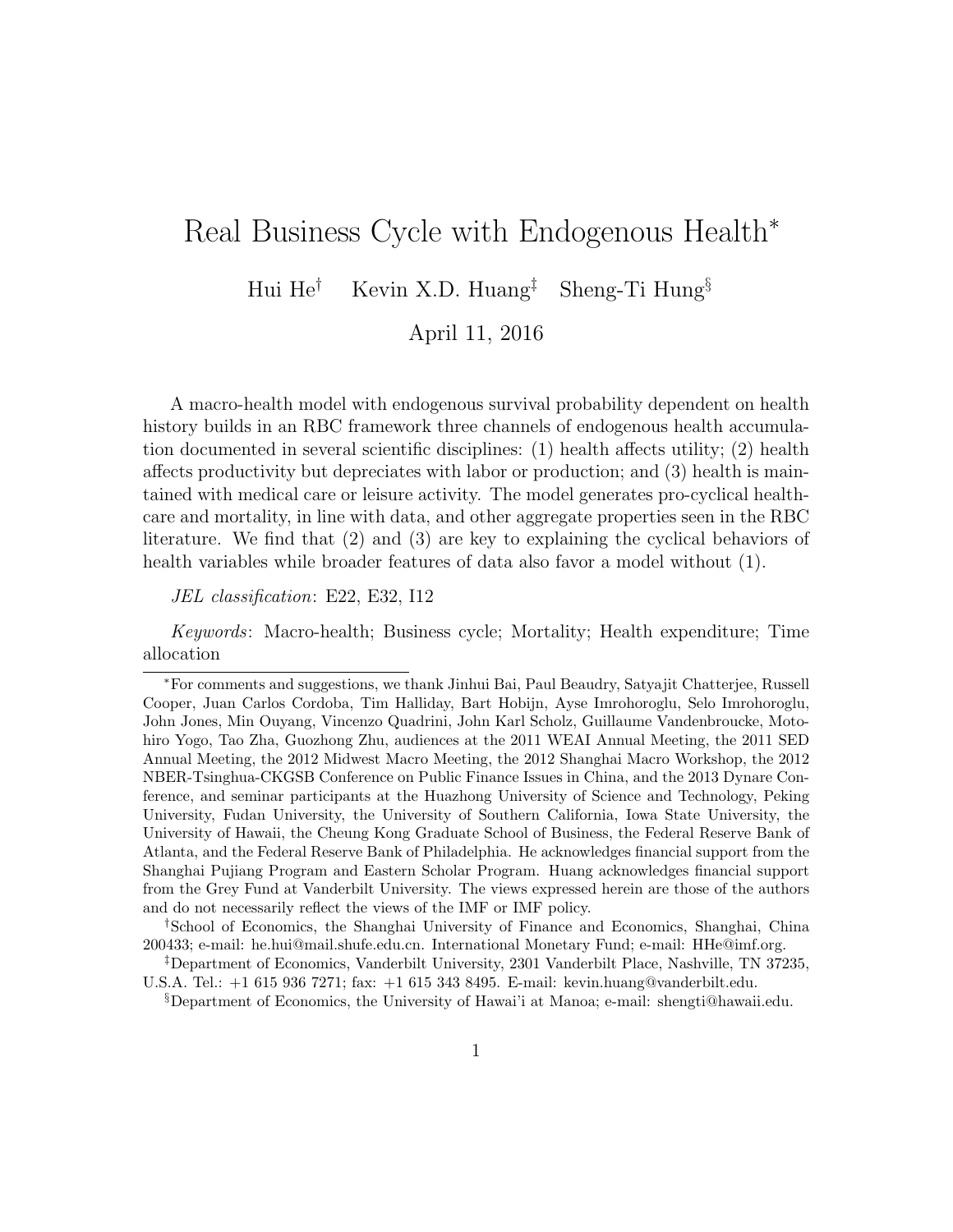# 1 Introduction

The relation between health and macroeconomy has received increasing attention. Issues concerning health and medical expenditure take center stage in many recent macroeconomic analyses and policy forums.<sup>1</sup> The work by Jones and Klenow  $(2011)$ illustrates the importance of health for national welfare (see, also, Murphy and Topel 2006, Hall and Jones 2007), while a growing literature explores the macroeconomic causes and implications of the long-run trend in medical expenditure.<sup>2</sup> The relation between health and macroeconomic development is at the core of the World Health Organization's Commission on Macroeconomics and Health (CMH). Health is also a key measure of national macroeconomic development in the United Nations' Human Development Index (HDI).

Empirical evidence shows a positive relation between health and long-run growth. In contrast, in industrialized economies, health tends to be negatively correlated with macroeconomic performance in the short run, improving in recessions and worsening in booms, even though medical expenditure generally declines during contractions and rises during expansions. Egan et al. (2013) stress the critical importance of such short-run outcome, i.e., the pro-cyclicality of mortality, for business-cycle study.

One purpose of this paper is to conduct a systematic investigation in the potential causes of the cyclical correlations between health and macroeconomic performance, in particular, the joint pro-cyclicality of health expenditure and mortality rate, a key feature of the data that we believe a satisfactory macro-health business cycle model should account for. To this end, we build in a real business cycle model endogenous survival probability dependent of health history, and three channels of endogenous health accumulation documented in health economics, biomedical science, public health, psychobiology, and biosociology: (1) health affects utility; (2) health affects productivity but depreciates with labor or production; and (3) health can be maintained or improved with medical care or leisure activity. This provides a framework for analyzing the cyclical properties of health and medical expenditure using the language and tools of modern dynamic macroeconomics. The structural approach allows us to decompose the contributions of the three channels to generating the business-cycle moments for health and other macroeconomic variables of interest, and to quantify the roles of their interactions.

<sup>&</sup>lt;sup>1</sup>According to recent polls from Gallup and in recent headline news, the confluence between health care and macroeconomy tops America's "most important problem" list.

<sup>&</sup>lt;sup>2</sup>See, for example, Suen  $(2006)$ , Hall and Jones  $(2007)$ , Fonseca et al.  $(2009)$ , and Zhao  $(2014)$ . The welfare effects of health care reforms are studied by Feng (2008) and Jung and Tran (2009), and the welfare and labor market implications of employment-based health benefits in the US are investigated by Fang and Gavazza (2011) and Huang and Huffman (2014).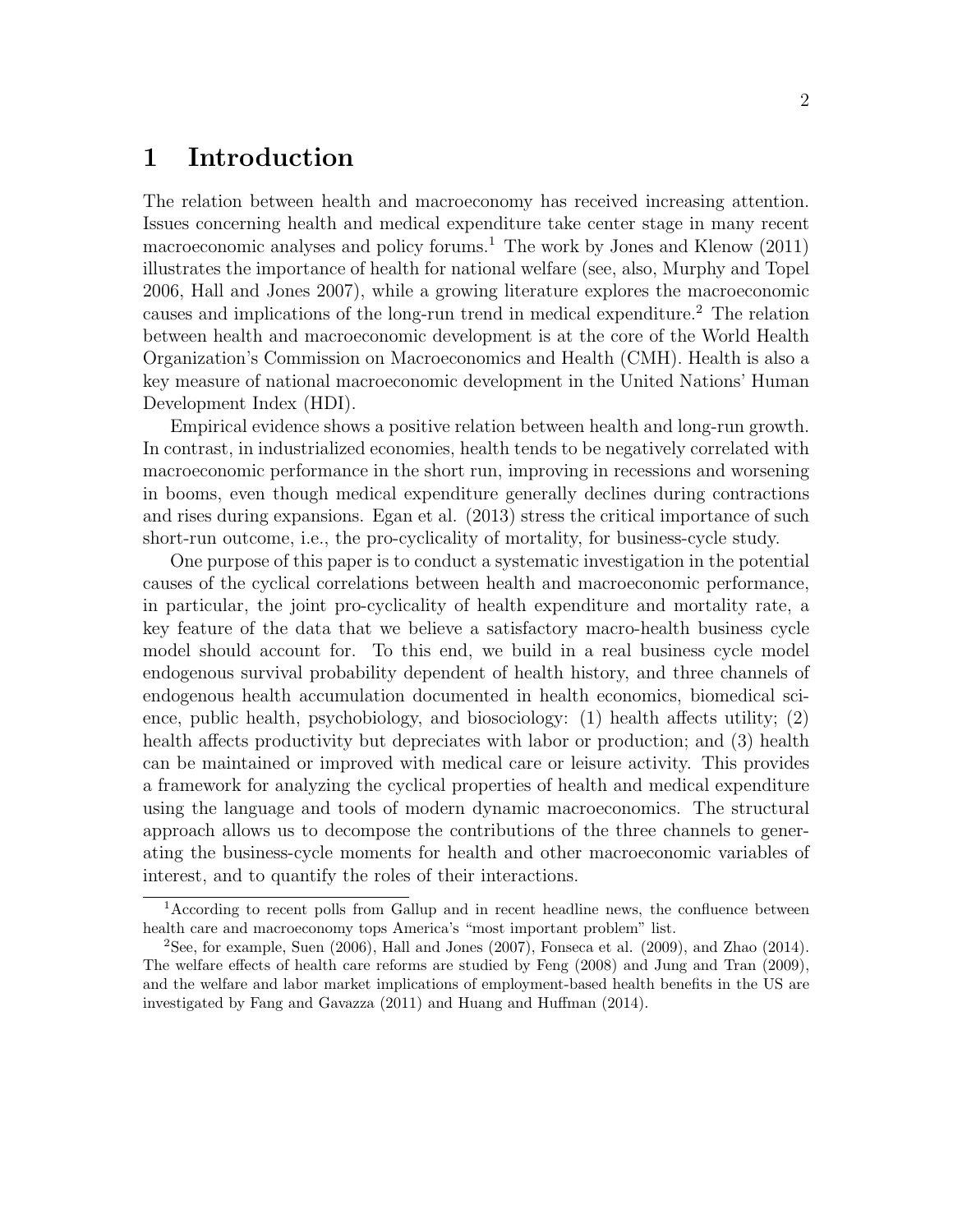Our structural model calibrated to the US data does a good job in explaining the cyclical behaviors of key health variables. The model accounts for a majority of the standard deviations of mortality rate and health expenditure and, more important, it generates their joint pro-cyclicality, with a near perfect match with the data in the correlation of mortality rate and GDP. When examined in terms of the cyclical behaviors of traditional macroeconomic variables, the model does a similar job as does a standard RBC model, with marginal improvements in matching the volatilities of consumption and investment.

Importantly, our structural decomposition analyses suggest that the production channel (2) and the time channel (3) are key to accounting for the cyclical behaviors of mortality rate and health expenditure, while other moments of the data concerning the cyclical behaviors of traditional macroeconomic variables also favor variants of the model with the production and time channels, but without the utility channel  $(1)$ , in presence.

This is related to another contribution of our paper. Motivated by the seminal work of Grossman (1972) that emphasizes a consumption value of health, the growing literature of macro-health models have mostly incorporated a consumption motive for health care. In contrast, this literature has paid little attention to the production and time channels. The results in this paper suggest that, at least for business cycle studies, the production and time channels could be more relevant than the utility channel in modeling the endogenous accumulation of health capital.

# 2 Empirical Evidence and Modeling Approach

#### 2.1 The cyclical behavior of health and health expenditure

Empirical studies suggest that measures of health and macroeconomic conditions tend to move in opposite directions over business cycles. The evidence on countercyclical health, manifested by pro-cyclical mortality, holds for not only the US, but other OECD countries, regardless of the choices of data types or aggregation levels, econometric specifications, de-trending methods, or estimation procedures.

Among the most influential studies are Ruhm (2000, 2003, 2005, 2007) based on US state-level data. Using labor market conditions as business cycle indicators, these papers present striking evidence on the pro-cyclicality of mortality, and the result is found to be most significant for mid-year working age adults. Similar results are also established for Germany (e.g., Neumayer 2004), Spain (e.g., Tapia Granados 2005), and Japan (e.g., Tapia Granados 2008), applying similar approaches. Gerdtham and Ruhm (2006) generalize the results to 23 OECD countries using aggregate data over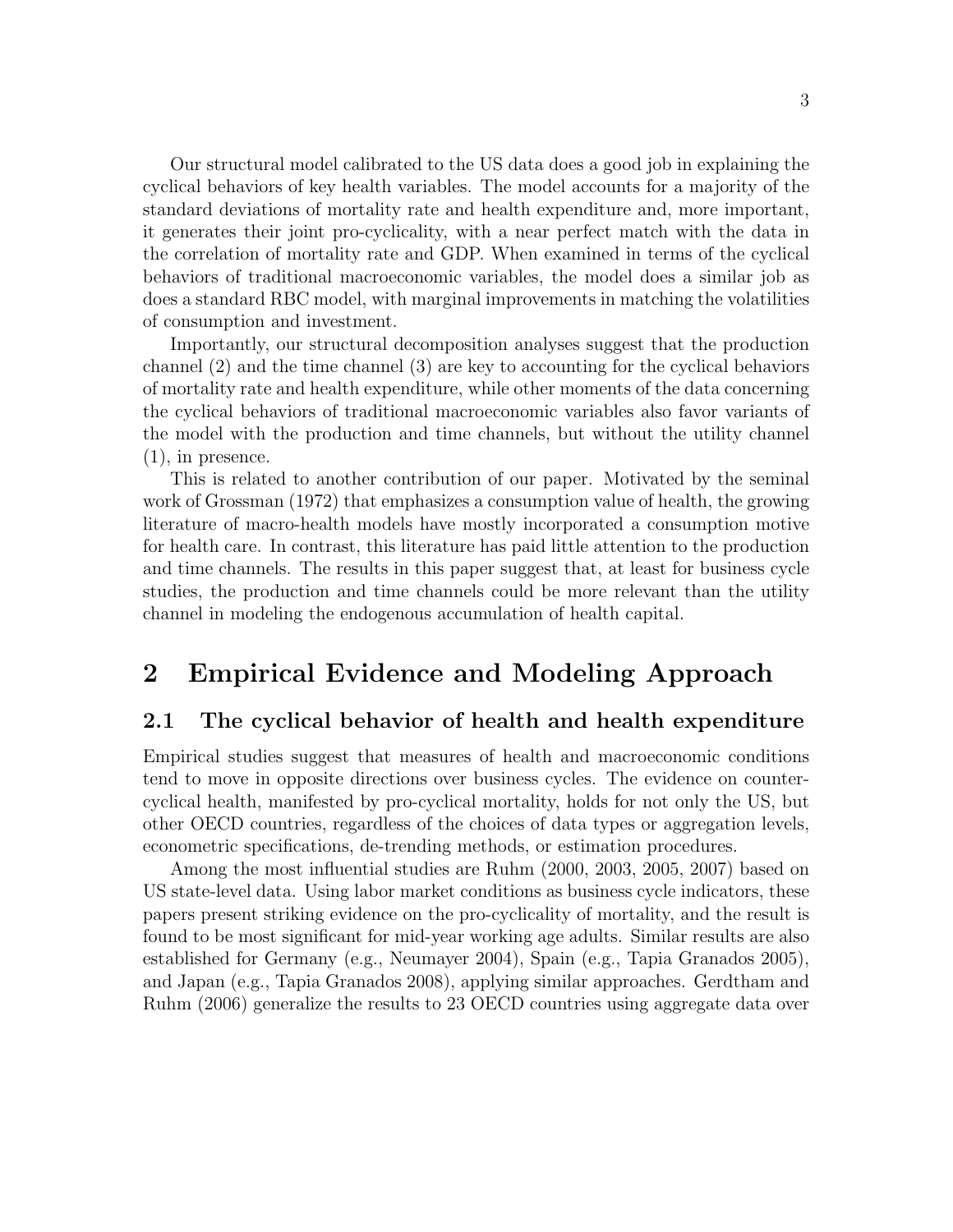a time period longer than that examined by Ruhm (2000). Janko et al. (2013) apply a time series error correction approach to aggregate Canadian data and reach a similar conclusion.<sup>3</sup> Based on less aggregated Canadian data, Ariizumi and Schirle (2012) do not find a significant cyclical pattern in the mortality rates of infants and seniors, but they do find strong evidence of a significant pro-cyclical pattern in the mortality rates of mid-year working age adults.<sup>4</sup>

Our own empirical analysis based on long US time series data, covering the period 1960-2007, confirms the previous conclusion. To tease out long-run trends, we pass the raw data through the Hodrick-Prescott filter (i.e., the HP filter), and we use variations in de-trended GDP as a direct indicator of the business cycle, following the standard approach in modern dynamic macroeconomics. Our results support the previous findings on the counter-cyclicality of US national health, especially the health of working age population.<sup>5</sup>

To set an empirical target for our structural model (to be presented in Section 3), we report here the business cycle moments borne out by our data relevant for the working age population. All of our data are at the annual frequency and cover the period 1960-2007. Data on mortality rate, measured by the number of deaths per 1,000 mid-year working age (ages 15-60) adults, are from the World Bank World Development Indicators (i.e., WDI), while data on total real health expenditure are from OECD Health Data 2010 (i.e., OECD 2010). Total real health expenditure in a given year is divided by the size of working-age population in that year to obtain real health expenditure per working age person. Data on real GDP and other quantity variables per working age person are from the National Income and Product Account  $(i.e., NIPA)$ , as typical in the business cycle literature.<sup>6</sup> We pass the natural logs of these quantity variables (including the real health expenditures per working age person) through the H-P filter with a value of 400 for the smoothing parameter.

Using these de-trended data, we calculate the statistical correlation between the cyclical components of mortality and real GDP to be 0.3874, and that of real health

<sup>3</sup>Using similar approaches to tease out long-run trends, Tapia Granados and Diez Roux (2009) report evidence on the counter-cyclicality of US national health for the period 1920-1940, an earlier episode not typically covered by the other studies.

<sup>4</sup>Early documentation of pro-cyclical mortality can be found in Ogburn and Thomas (1922) and Thomas (1927). This is confirmed for five European countries in an early study by McAvinchey (1988). There also exists evidence on pro-cyclical death rates in some less developed countries, such as Argentina (e.g., Abdala et al. 2000) and South Korea (e.g., Khang et al. 2005).

<sup>5</sup>Similar results hold when we de-trend the raw data by the Baxter-King filter (i.e., the BK filter or the band-pass filter), which also is a standard filter used in modern dynamic macroeconomics.

<sup>6</sup>We take out net exports from the GDP data to be consistent with our closed economy model. Our results do not change much if net exports are included in the GDP data.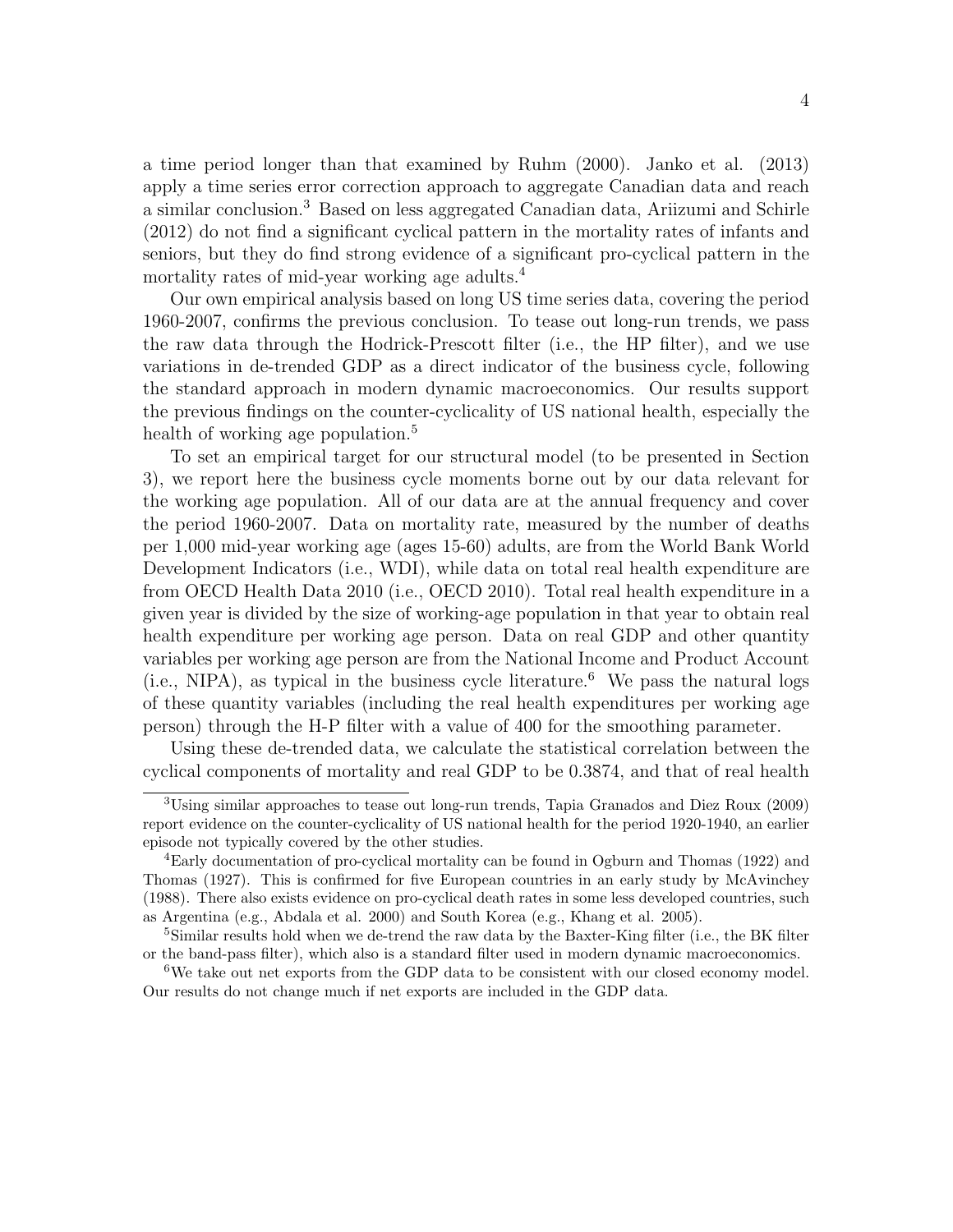expenditure and real GDP to be 0.3722, both at  $1\%$  significance level. This is to say that both mortality and health expenditure are pro-cyclical. Figure 1 displays the cyclical behaviors of mortality rate and health expenditure for the period covered in our study. The first column of Tables 2 and 3 reports various second moments for the variables of interest computed from the actual data, which will be compared against the respective moments computed from the artificial data generated from our structural model.

### 2.2 Endogenous survival probability and three channels of endogenous health accumulation

The structural model to be presented in the next section features endogenous survival probability that is dependent of health history, and three channels of endogenous health accumulation: 1) health affects utility; 2) health affects productivity but depreciates with labor or production; and 3) health is maintained\improved with medical care or leisure activity. These features are essential to the analysis of health, health expenditure, and allocation of time pertaining to health production.

The feature of endogenous survival probability captures a survival motive for health investment by allowing health to affect survival prospect and so life expectancy (e.g., Hall and Jones 2007, Zhao 2014, Halliday et al. 2014). This has a direct bearing on the value of statistical life studied in the literature (e.g., Viscusi and Aldy 2003). More importantly, it helps to build a link between the latent health stock and the observable mortality rate, permitting our model to talk directly to the data.

In addition to the value of enhancing life expectancy, being healthier could make people feel better, bringing them instantaneous satisfaction at any given date. The postulation that better health enhances household utility at any given date captures Grossman's (1972) notion of a consumption motive for health care. Furthermore, being healthier could make consumption and leisure activity more enjoyable. In other words, health is complementary to consumption and leisure, so better health increases the marginal utility of consumption and leisure. This proposition is supported by the findings of Viscusi and Evans (1990), Murphy and Topel (2006), Finkelstein et al. (2010), Scholz and Seshadri (2010), and Halliday et al. (2014). These motivate our model to include health stock as another term, additional to consumption and leisure, in households' period utility function.

Grossman's (1972) study also emphasizes an investment motive for health care in that health capital may enter as another productive factor, additional to physical capital and labor, into firms' production function.<sup>7</sup> After all, health may affect

<sup>7</sup>Grossman's (1972) notion of the investment motive for health care also has a sense that better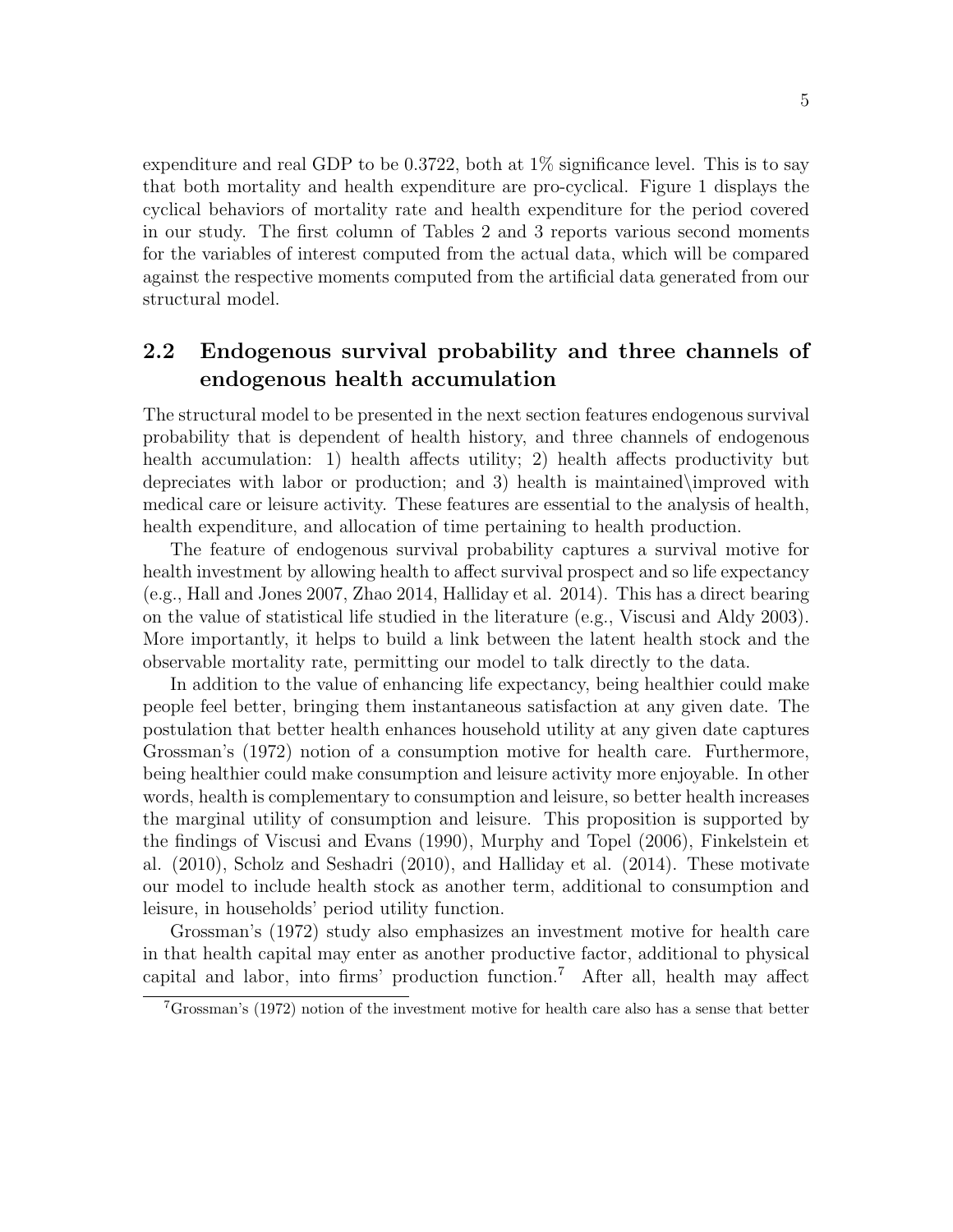productivity similarly as knowledge, so in terms of modeling it is conceivable to treat health analogous to education. Yet, health may depreciate with labor or production, and this is viewed by Ruhm (2000) as a potentially important source of pro-cyclical mortality. Among the various categories of pro-cyclical fatalities observed from the data, some (e.g., those resultant from heart and liver diseases) are arguably related to pro-cyclical unhealthy factors  $(e.g., stress)^8$  or behaviors  $(e.g., cigarette, liquid)$ junk food consumption), $9$  while others stem directly from pro-cyclical motor vehicle accidents<sup>10</sup> and other accidents. Below we present our own evidence concerning an important category of these "other accidents", namely, work-related fatal injuries.

Comprehensive counts of fatal work injuries are produced by the Bureau of Labor Statistics (BLS) Census of Fatal Occupational Injuries (CFOI).<sup>11</sup> We obtain from the CFOI annual data on the number of fatal work injuries for the period 1992-2010.<sup>12</sup> The number in a given year is divided by the size of working-age population in that year. We pass the natural log of this variable through the H-P filter with a value of 400 for the smoothing parameter. H-P filtered output and labor per working age person for the same period are obtained in a similar way as described in Section 2.1. Using these de-trended data, we calculate the statistical correlation between the cyclical components of fatal work injuries and annual working hours to be 0.48 at 5% significance level, and that of fatal work injuries and output to be 0.60 at an even more significant 1% level. This is to say that fatal work injuries are strongly pro-cyclical. Figure 2 displays the cyclical behaviors of fatal work injuries for the period studied above.

The above evidences motivate our model to include in the production function, along with physical capital and labor, health capital as another productive factor, that depreciates with labor or output, or even with health harmful consumption such as smoking and drinking.

The proposition and supportive evidence that not only medical care but leisure

health may reduce sick time and thus make more time available for work or leisure. Incorporating this feature into our model would only slightly strengthen the results of this paper.

<sup>8</sup>Sparks et al. (1997) provide a comprehensive survey of overwhelming evidence.

<sup>9</sup>Corroborating evidence is provided by Xu and Kaestner (2010) and Coleman and Dave (2014). See, also, Ruhm (2000).

<sup>10</sup>This evidence is reinforced by Miller et al.  $(2009)$ , especially for working age population.

<sup>11</sup>The CFOI is a federal-state cooperative program that has been implemented in all 50 states and DC since 1992. To compile counts that are as complete and as accurate as possible, the census uses multiple sources to identify, verify, and profile fatal worker injuries. To ensure that fatal injuries are work-related, cases are substantiated with two or more independent source documents such as death certificates, workers' compensation reports, and federal and state agency administrative reports, or a source document and a follow-up questionnaire.

<sup>12</sup>The data are downloadable at http://www.bls.gov/iif/oshwc/cfoi/cfch0009.pdf.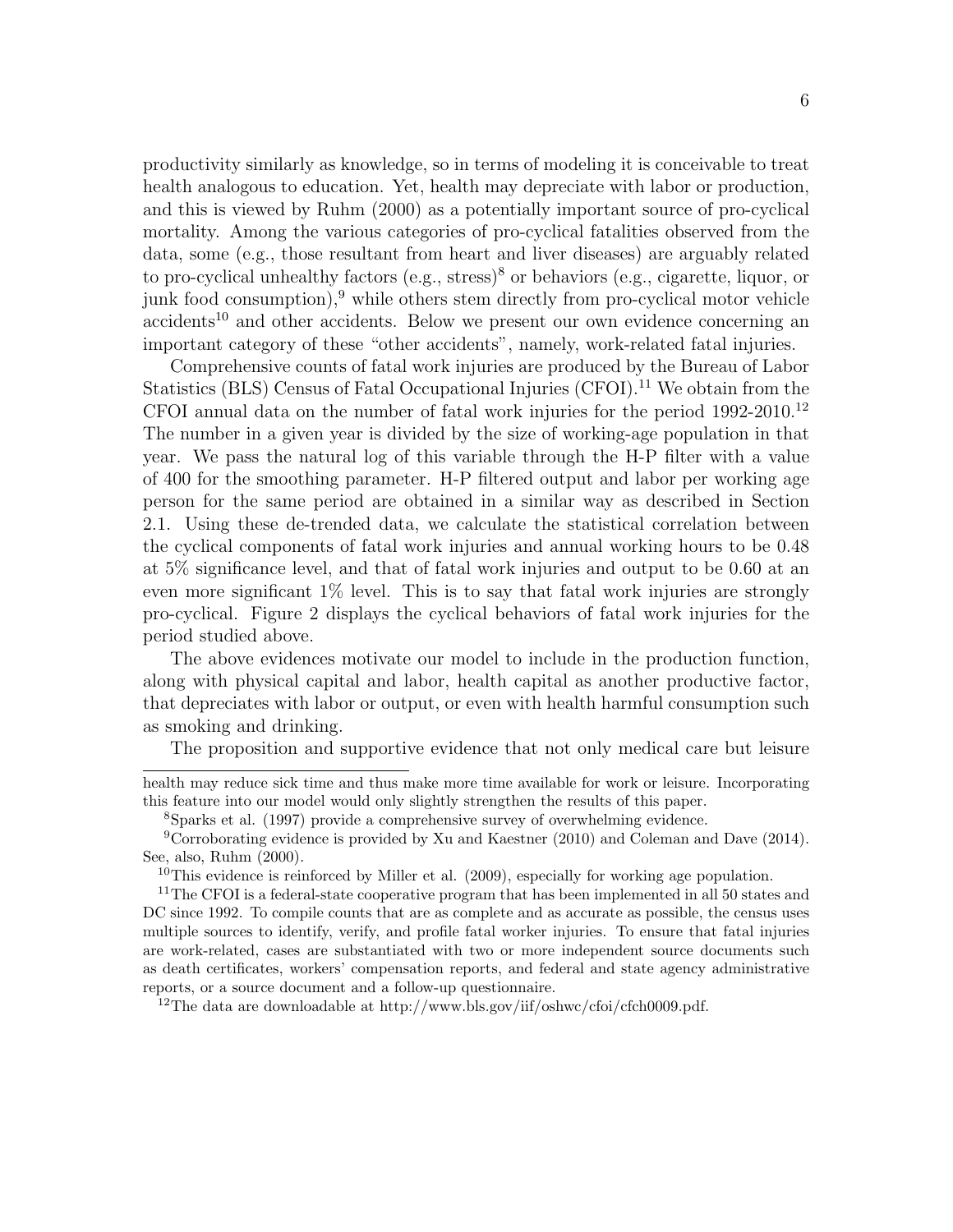can be important for maintaining or improving health have long been documented in the health economics literature.<sup>13</sup> Corroborating evidence on the contribution of leisure to health is also found in biomedical science, public health, psychobiology, and biosociology literatures, based on clinical, experimental, and survey studies. Many such studies discover specific health benefits of individual leisure activities.<sup>14</sup> while some studies find reduced medical expenditure from increased leisure time.<sup>15</sup> Pressman et al. (2009) establish a general link between a wide array of leisure activities<sup>16</sup> and a broad variety of health benefits.<sup>17</sup> Caldwell (2005), Russell (2009), and Payne et al. (2010) provide a comprehensive review of the empirical evidence on the importance of leisure in achieving and maintaining good health, and an intuitive account of the prevention, coping, and transcendence mechanisms by which leisure enhances physical, mental, social, and cognitive health.<sup>18</sup> Econometric estimations of health production function based on structural models, with both medical commodity and leisure time as inputs, have been obtained by Sickles and Yazbeck (1998) using US time series data, and by He et al. (2013) using panel data for 35 countries from the OECD, World Bank, and Conference Board. These studies confirm that both medical care and leisure make significant contributions to maintaining and improving health, with some elasticity of substitution between the two inputs in health production.

This naturally leads us to conjecture, because of the pro-cyclical labor and thus counter-cyclical leisure changes across the business cycle, the potential importance

<sup>15</sup>See Colditz (1999), Pratt et al. (2000), Wang and Brown (2004), and Brown et al. (2005).

<sup>13</sup>See Grossman (1972), Gronau (1977), Kenkel (1995), Sickles and Yazbeck (1998), Ruhm (2000), Contoyannis and Jones (2004), Scholz and Seshadri (2010), and Insler (2011). He et al. (2013) and He and Huang (2015) provide a comprehensive review and discussion of the evidence.

 $14$ For example, leisurely walking or cycling, exercising, vacationing, spending time in nature, engaging in social activities, having hobbies, sleeping and restorative activities have all been shown to improve physical, mental, social, or cognitive health. See Watson (1988), House et al. (1988), Simon (1991), Ulrich et al. (1991), Haskell (1994), Benca and Quintas (1997), Staats et al. (1997), Cohen et al. (1997), Szabo et al. (1998), Tominaga et al. (1998), Gump and Matthews (2000), Diener et al. (2002), Batty et al. (2003), Ayas et al. (2003a), Ayas et al. (2003b), Ryff et al. (2004), Sacker and Cable (2005), and Warburton et al. (2006).

 $16$ Examples of such leisure activities are having hobbies, playing sports, socializing, spending time unwinding or in nature, visiting friends or family, and going on vacation or to clubs or religious events.

<sup>&</sup>lt;sup>17</sup>Examples of such health benefits are lower blood pressure, waist circumference, body mass index, cortisol measurements, and stress or depression levels, and better sleep, social networks, feelings of satisfaction or engagement in lives, and physical function or mood.

<sup>18</sup>See, also, Lazarus et al. (1980), Iso-Ahola and Weissinger (1984), Weissinger and Iso-Ahola (1984), Kleiber (1985), Tinsley and Tinsley (1986), Caldwell and Smith (1988), Iso-Ahola (1988), Hull (1990), Chalip et al. (1992), Coleman and Iso-Ahola (1993), Iwasaki and Mannell (2000), Iwasaki and Schneider (2003), and Iwasaki et al. (2006).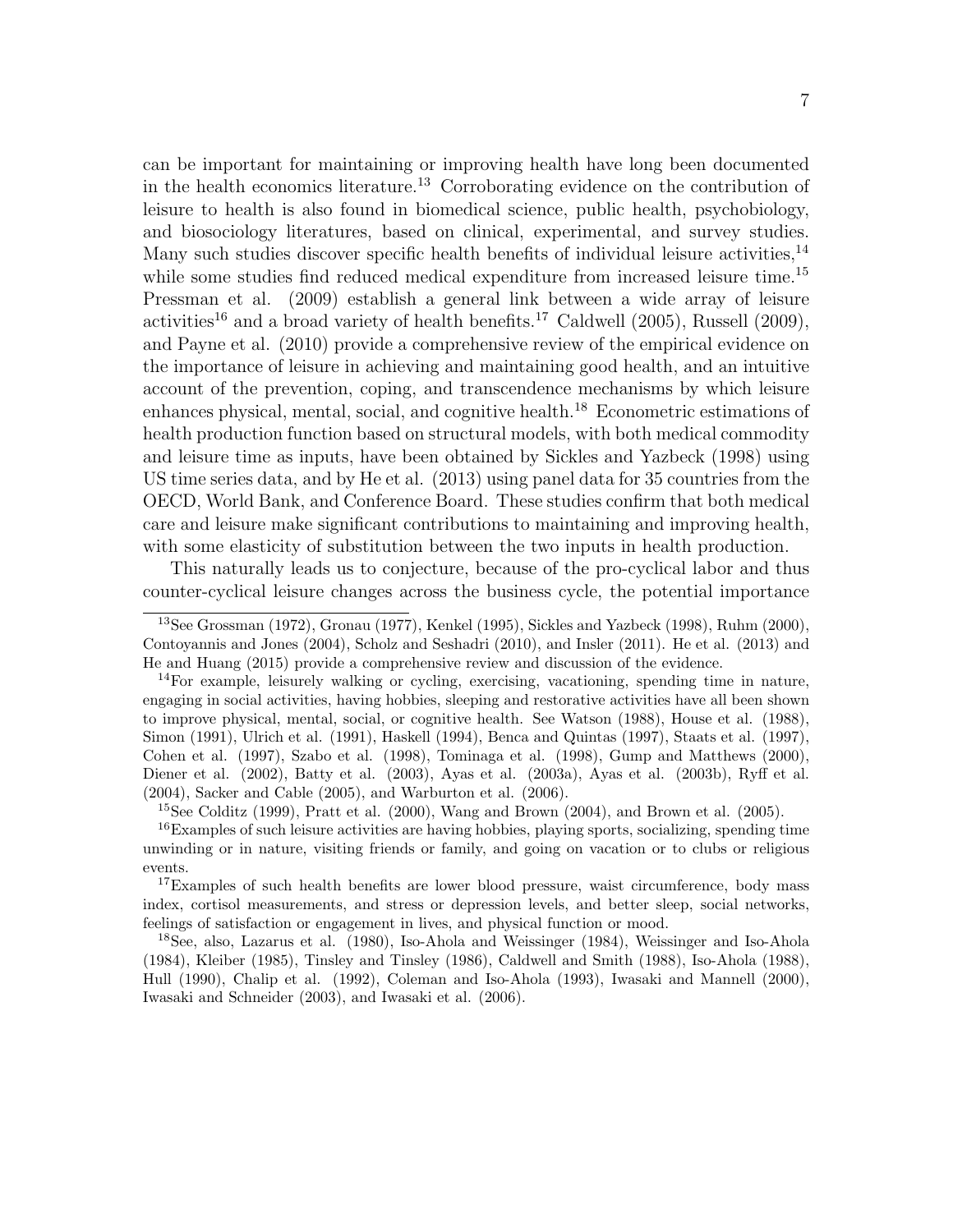of the time channel in generating the counter-cyclical mortality changes<sup>19</sup> in the face of the pro-cyclical variations in health spending.

More direct evidence on the pro-cyclical behavior of time allocated to maintaining or improving health is found from the BLS American Time Use Survey (ATUS).<sup>20</sup> Applying Tobit regression to pooled data observed at the monthly frequency from ATUS 2003-2009, and using state-level labor market conditions as business cycle indicators, Edwards (2011) finds that, while labor time falls in economic downturns, time spent sleeping, eating, telephoning, traveling, and especially socializing and relaxing, all increases significantly. Aguiar et al. (2011) report about 50% of the foregone labor time during the recent recession relocated to sleeping and exercising, etc., and 5% to self-caring. Similar evidence is found by Coleman and Dave (2011). These all suggest the pro-cyclical allocation of time to health production.

All in all, these motivate our mode to incorporate a health production function with both health care and leisure as inputs.

# 3 Model

The economy is populated by a continuum of agents. Depending on his health history  $h^t \equiv (h_0, h_1, ... h_t)$ , a representative agent has a probability  $\pi(h^t)$  to survive through period  $t$ . As in Hall and Jones (2007), we impose the Markov property on the survival prospect so that the probability of surviving through period t conditional on having survived through period  $t-1$  depends only on the agent's date-t health stock  $h_t$ , where this conditional probability  $\Psi(h_t) \equiv \pi(h_t|h^{t-1})$  is an increasing function of  $h_t$ .

At date t, a living agent derives utility from not only consumption  $c_t$  and leisure  $l_t$ , but his health stock  $h_t$ , according to a period utility function  $U(c_t, l_t, h_t)$ , which is monotone, concave, and twice continuously differentiable.

Total output  $y_t$  is produced using not only physical capital  $k_t$  and labor  $n_t$ , but health capital  $h_t$ , under total factor productivity  $z_t$  according to  $y_t = F(k_t, n_t, h_t; z_t)$ , which is a monotone, quasi-concave, and twice continuously differentiable function.

The law of motion for physical capital takes the standard form  $k_{t+1} = (1-\delta_k)k_t+i_t$ where  $\delta_k$  is physical capital depreciation rate and  $i_t$  is physical capital investment.

Health capital depreciates with labor according to a monotone, convex, and twice continuously differentiable function  $\Delta(n_t)$ .<sup>21</sup> On the other hand, health investment

<sup>&</sup>lt;sup>19</sup>The spirit is also envisioned by Ruhm  $(2000)$ .

 $20$ <sup>20</sup>The ATUS is a repeated cross sectional survey beginning in 2003 of individuals in US households, with samples drawn from the Current Population Survey (CPS). It records, via telephone interviews, how people allocate their time, using a 24-hour diary, across over 400 time use categories.

<sup>&</sup>lt;sup>21</sup>Assuming instead that health depreciates with output and  $\or$  even with bad consumption would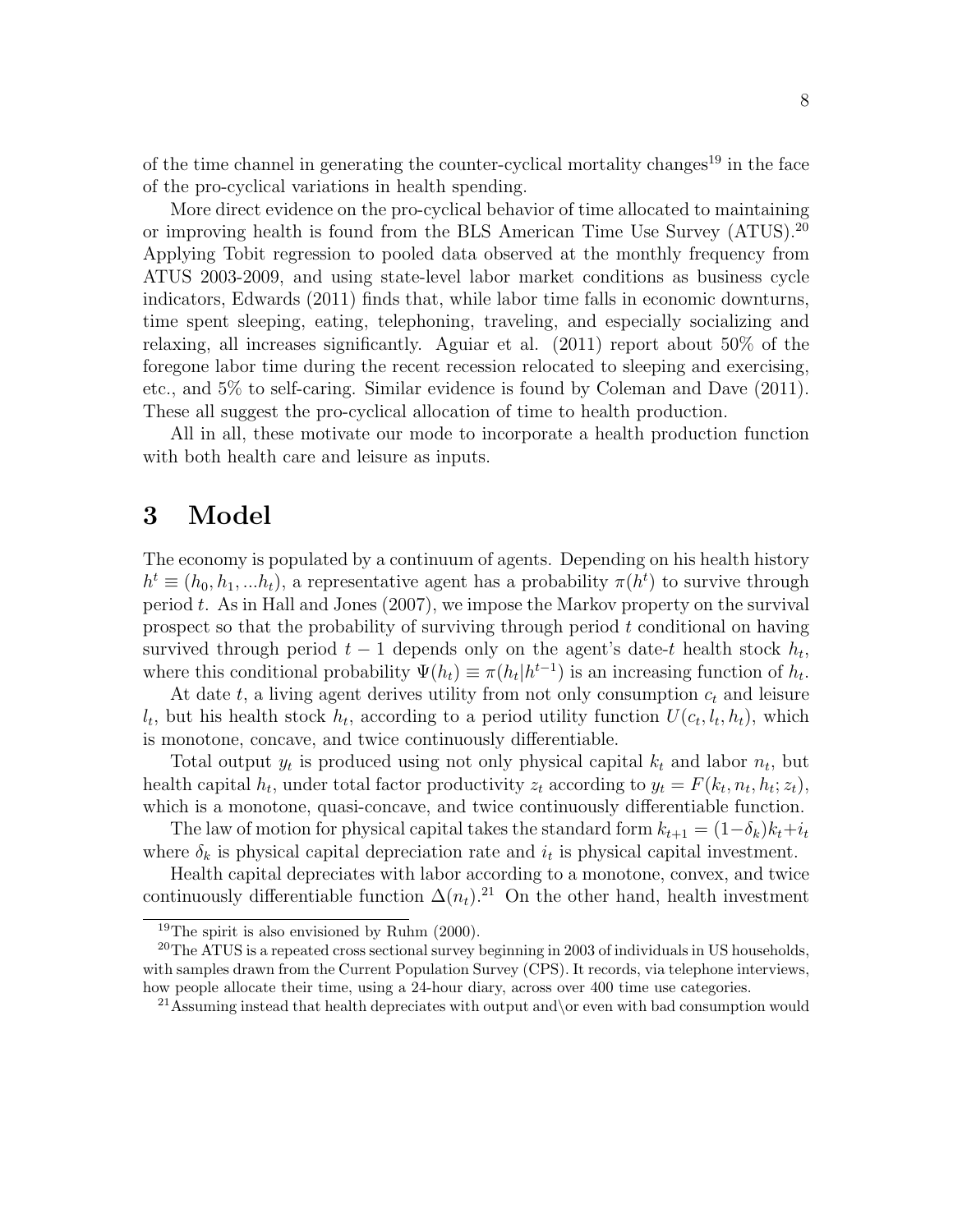is created using medical commodity  $m_t$  and leisure  $l_t$  according to  $H(m_t, l_t)$ , which is a monotone, quasi-concave, and twice continuously differentiable function. The law of motion for health capital is then given by  $h_{t+1} = [1 - \Delta(n_t)]h_t + H(m_t, l_t)$ .

To close the model, we recognize the resource constraint for goods,  $c_t+i_t+m_t = y_t$ , and for time,  $l_t + n_t = 1$ , and postulate a stochastic driving process for TFP.

A representative agent solves the following problem:

$$
\max \quad \mathcal{E} \sum_{t=0}^{\infty} \beta^t \pi(h^t) U(c_t, l_t, h_t) \tag{1}
$$

$$
\text{s.t.} \quad
$$

$$
c_t + i_t + m_t = F(k_t, n_t, h_t; z_t)
$$
\n
$$
(2)
$$

$$
h_{t+1} = [1 - \Delta(n_t)]h_t + H(m_t, l_t)
$$
\n(3)

$$
k_{t+1} = (1 - \delta_k)k_t + i_t \tag{4}
$$

$$
l_t + n_t = 1 \tag{5}
$$

$$
\ln z_t = (1 - \rho_z) \ln z + \rho_z \ln z_{t-1} + \epsilon_t, \ \epsilon_t \sim \mathcal{N}(0, \sigma_{\epsilon}) \quad (6)
$$
  

$$
c_t, i_t, m_t, l_t, n_t, k_{t+1}, h_{t+1} \geq 0, \ k_0, h_0 \text{ given}
$$

where E is the expectations operator and  $\beta$  is a subjective discount factor.

The first order conditions for optimal intertemporal allocation of consumption and accumulation in physical capital imply

$$
U_c(t) = \beta E_t \Psi(h_{t+1}) U_c(t+1) \left[ F_k(t+1) + 1 - \delta_k \right]
$$
 (7)

which equates the cost of giving up one unit of consumption with the present value of expected future benefit from investing the foregone consumption in physical capital.

The first order conditions for consumption, leisure, and medical commodity imply

$$
F_n(t) = \frac{U_l(t)}{U_c(t)} + \frac{\Delta_n(t)h_t}{H_m(t)} + \frac{H_l(t)}{H_m(t)}
$$
\n(8)

which equates the cost of leisure, in terms of the foregone marginal product of labor, with the benefit from having additional leisure summarized by the right-hand side of (8), including saved consumption while maintaining utility (the first term), and saved medical commodity, by retaining more existing health capital (the second term), and in creating health investment (the third term), while maintaining health stock.

not change the conclusion of this paper. See Section 6 for some details.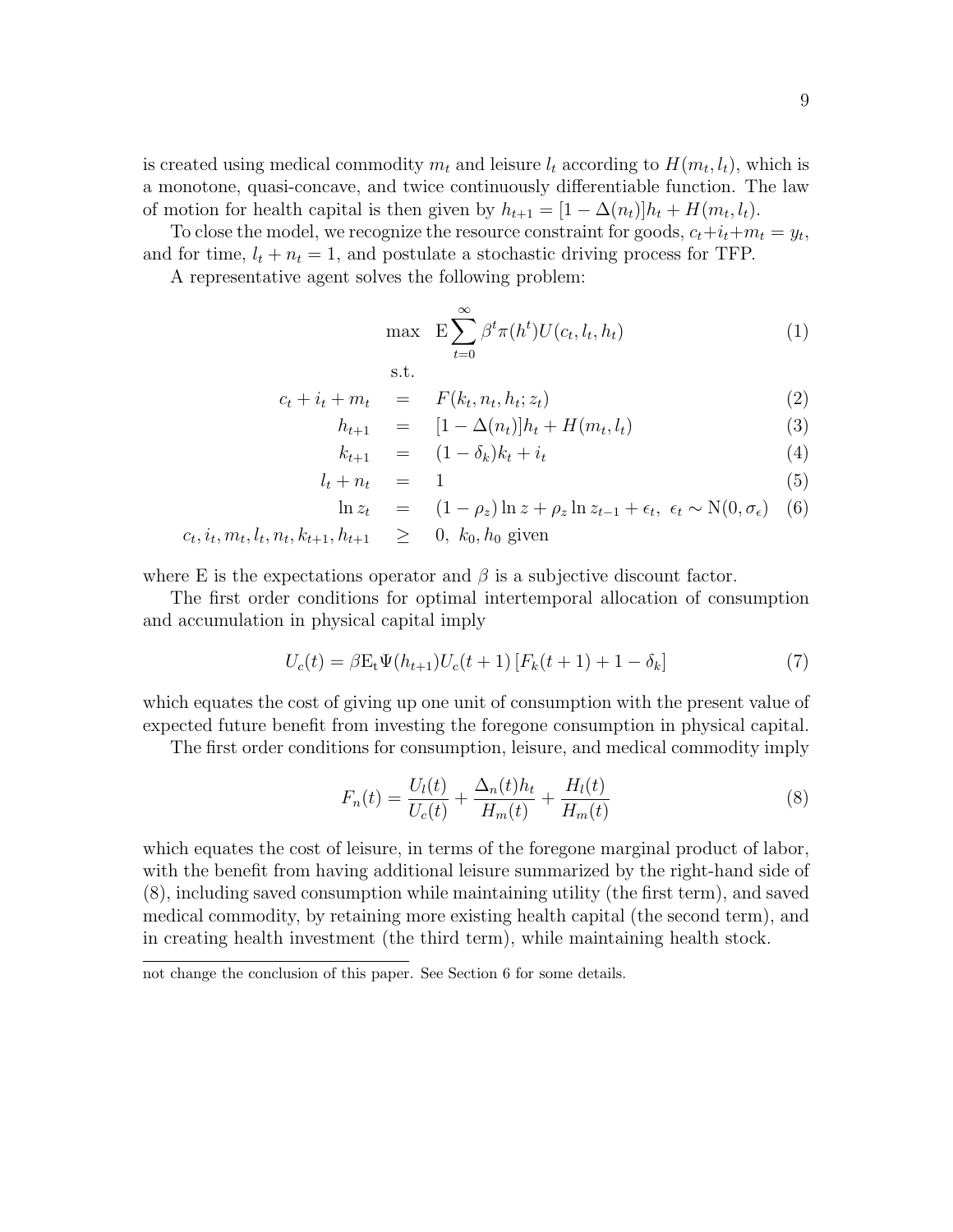Combining the first order conditions for optimal accumulation in health capital and intratemporal allocation between consumption and medical commodity yields

$$
\frac{U_c(t)}{H_m(t)} = \beta E_t \Psi(h_{t+1})
$$
\n
$$
\left\{ U_h(t+1) + U_c(t+1) F_h(t+1) + \frac{\Psi'(h_{t+1})}{\Psi(h_{t+1})} U(t+1) + [1 - \Delta(n_t)] \frac{U_c(t+1)}{H_m(t+1)} \right\}
$$
\n(9)

which equates the foregone marginal utility from relocating consumption to medical commodity for health investment with the present value of expected future benefit from having additional health capital. The future benefit is, in addition to enhanced survival prospect, captured by the four terms inside the bracket on the right-hand side of (9), including marginal utilities derived from the additional health capital directly (the first term), and from additional consumption that is made available by increased output brought about by the additional health capital (the second term), salvaged utility due to extended life span generated from the additional health capital (the third term), and a continuation value in terms of savings on future health investment due to incomplete depreciation of health capital (the fourth term).

Equations (2)-(9) form a complete system of equilibrium conditions. Because the system cannot be solved analytically, we approximate the true solution numerically by solving for a log-linear approximation around the system's steady state, which is obtained by setting  $\sigma_{\epsilon}$  to 0. We use the solution to generate simulated moments that can then be compared with actual moments computed from the data. For this exercise, we follow the business cycle and other relevant literatures to parameterize the preferences and technologies, and to calibrate the model by matching relevant steady-state conditions with corresponding conditions that represent the long-run average behaviors of the US economy, or applying standard parameter values used in the business cycle and other relevant literatures.

# 4 Parameterization and Calibration

We postulate the following functional forms:

$$
\Psi(h_t) = 1 - \frac{1}{e^{\kappa h_t}}\tag{10}
$$

$$
U(c_t, l_t, h_t) = \ln \left( \left[ \lambda c_t^{1-\eta} + (1-\lambda) h_t^{1-\eta} \right]^{\frac{1}{1-\eta}} - \phi \frac{\left(1 - l_t\right)^{1+\chi}}{1+\chi} \right) + b \tag{11}
$$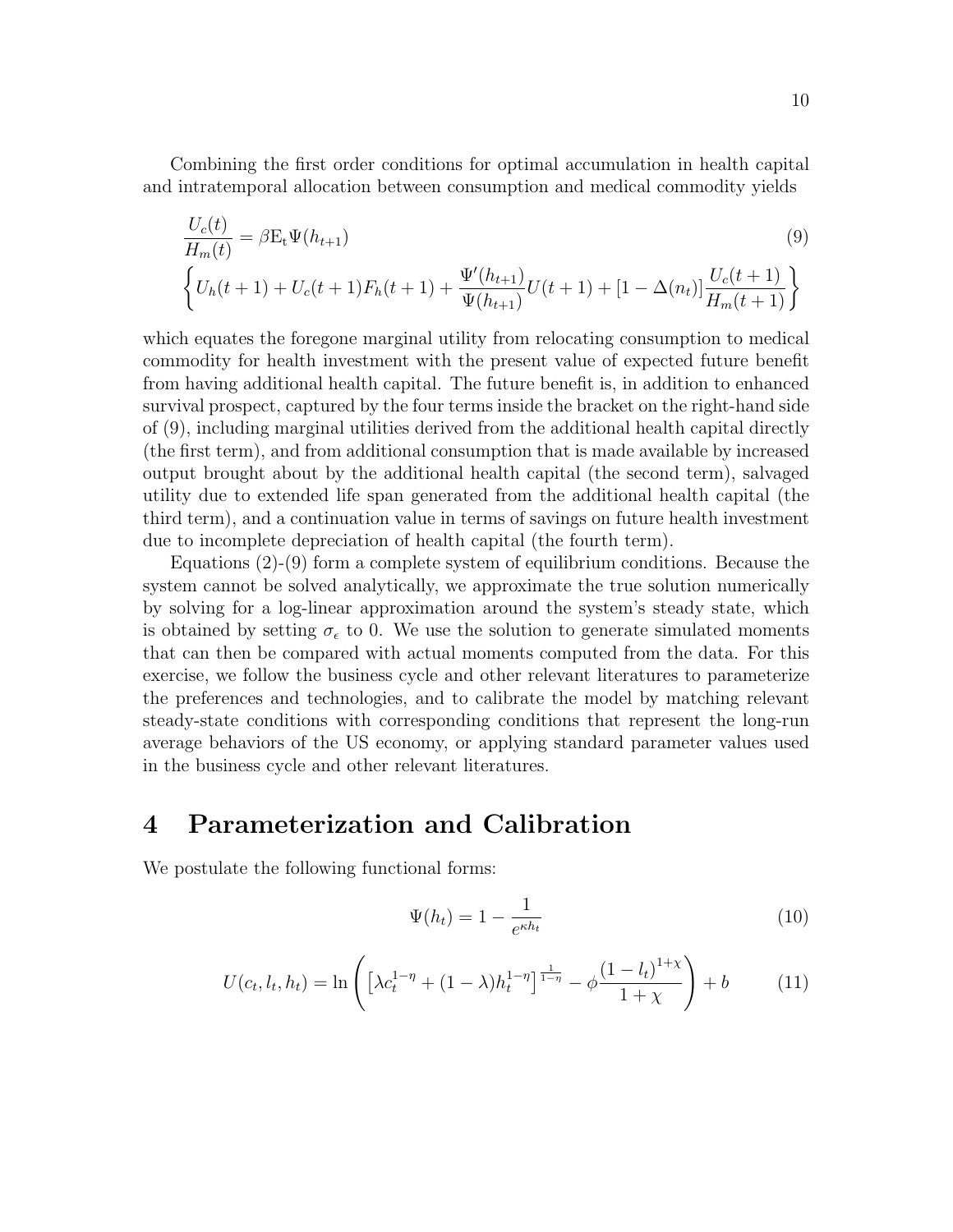$$
F(k_t, n_t, h_t; z_t) = z_t k_t^{\alpha} (n_t h_t)^{1-\alpha}
$$
\n(12)

$$
\Delta(n_t) = \delta_h + \frac{n_t^{\varpi}}{\varpi} \tag{13}
$$

$$
H(m_t, l_t) = \begin{cases} B[\theta m_t^{\frac{\omega - 1}{\omega}} + (1 - \theta) l_t^{\frac{\omega - 1}{\omega}}]^{\frac{\omega \xi}{\omega - 1}} & \text{if } \omega \neq 1\\ B(m_t^{\theta} l_t^{1 - \theta})^{\xi} & \text{if } \omega = 1. \end{cases}
$$
(14)

The survival probability (10) takes the same parametric form as in Zhao (2014), implying a date-t death rate of  $e^{-\kappa h_t}$ . Functions (11)-(13) parameterize preferences and technologies similarly as Greenwood et al. (1988, GHH henceforth), highlighting the substitutable uses of time in affecting utility and production, and treating labor as utilization of health capital analogous to how GHH treat utilization of physical capital. The creation of health investment (14) is parameterized in light of the studies by Sickles and Yazbeck (1998) and He et al. (2013).

We set  $\kappa$  equal to 22.8248, to be consistent with a long run average mortality rate of 0.8868% in the US (1960-2007).

We set the annual discount factor  $\beta$  to 0.966 in order to match a long run physical capital-output ratio of 3.32, and we choose  $\alpha$  and  $\delta_k$  to ensure a share of payment to physical capital of 0.4 and an annual physical capital depreciation rate of 0.076. These are standard values used in the literature based on the postwar US data (e.g., Cooley and Prescott 1995, Nadiri and Prucha 1996, Chen et al. 2009).

A physical capital-output ratio of 3.32 and physical capital depreciation rate of 0.076 imply an investment-output ratio of around 25% and thus a ratio of total consumption (including medical expenditure) to output of around 75%, in line with observations from the US National Income and Product Account (1960-2007). The average US medical expenditure-output ratio for the same period computed from OECD Health Data 2010 is 10.2%, so the ratio of consumption (exclusive of medical expenditure) to output is 64.8%. This implies a value 0.5733 for  $\lambda$ , which measures the importance of consumption relative to health in preferences. We set  $\eta$ , whose inverse measures the elasticity of substitution between consumption and health in preferences, to 8.85, consistent with the studies by Viscusi and Evans (1990), Murphy and Topel (2006), Finkelstein et al. (2010), and Halliday et al. (2014). Some studies adopt the standard Cobb-Douglas specification for the consumption-health bundle in preferences (e.g., Fonseca et al. 2008, Jung and Tran 2011) or use a value of  $\eta$ even lower than unit (e.g., Yogo 2009, Scholz and Seshadri 2010). Our results are robust to these alternative choices of  $\eta$ . We assign a value 2.0684 to  $\phi$ , which gauges the importance of leisure relative to consumption\health in preferences, in order to ensure that labor takes up just slightly less than one-third of discretionary time. The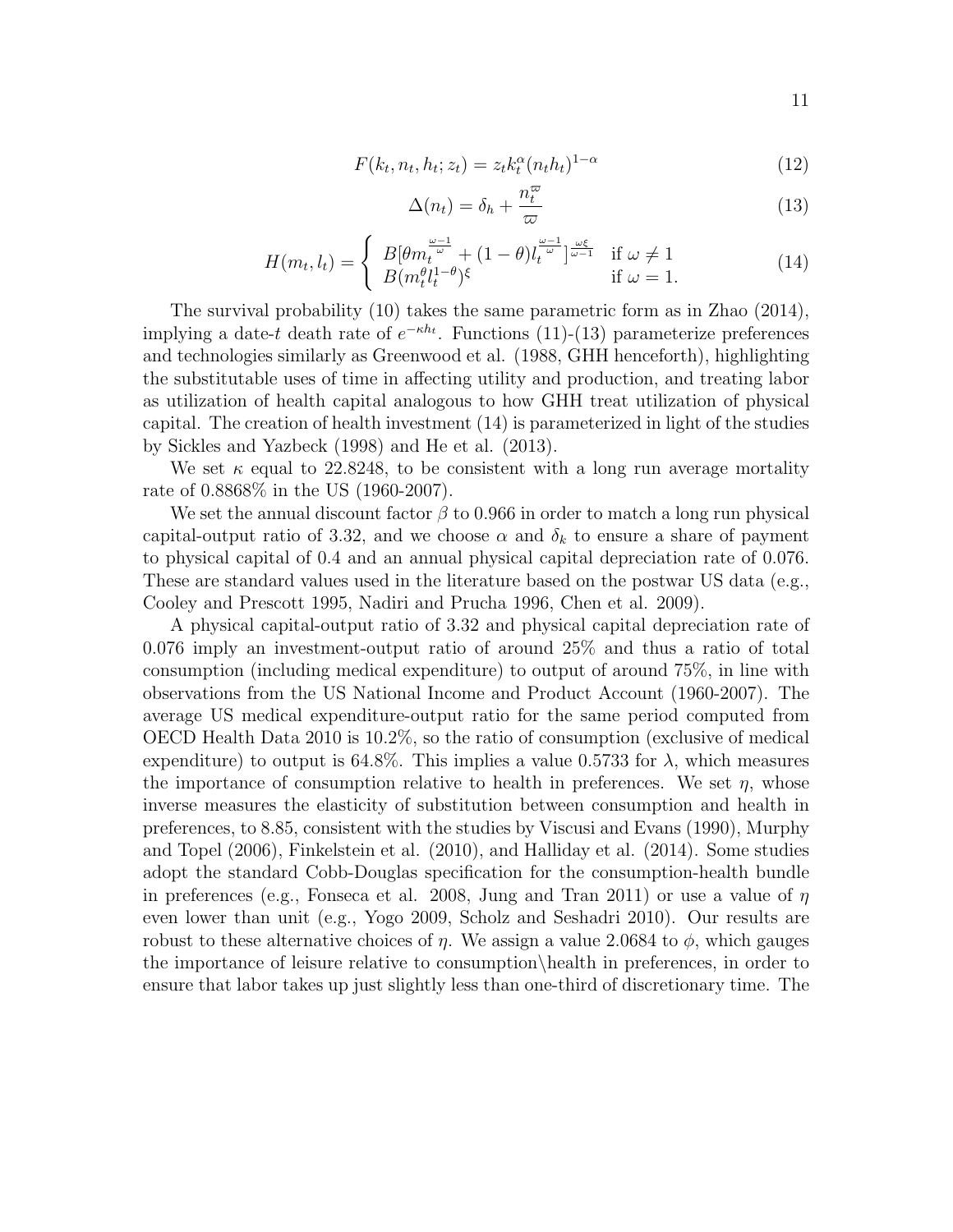parameter  $\chi$  is related to the Frisch labor supply elasticity, and we set it to 2, which is a moderate value used in the business cycle literature.

As pointed out by Hall and Jones  $(2007)$ , the term b in  $(11)$  is meant to ensure positivity of the period utility so as to make it worthy to enhance life expectancy. This term has a direct bearing on the value of statistical life, which, in our model, as in Hall and Jones (2007) and Zhao (2014), corresponds to the marginal cost of saving a life, measured by  $\text{VSL} = [\partial \Psi(h)/\partial m]^{-1}$ . Substituting this measure into the steady state versions of  $(7)-(9)$  yields a relation between b and the steady state value of VSL. We set b to 4.38, in order to match this steady state VSL in our model with the mean VSL observed in the data for working age Americans reported by the US Food and Nutrition Service (USDA) and Environmental Protection Agency (EPA).<sup>22</sup> We verify that  $b$  so calibrated is indeed big enough to guarantee that the flow utility is always positive under all circumstances in our simulations.

One strand of the biology literature on natural aging of human body finds that as humans age they develop an increasing number of disorders, which is referred to as "deficits". Based on data from four developed countries including the US, it shows that the average individual accumulates about 3 to  $4\%$  more deficits per year (e.g., Dalgaard and Strulik 2010). We set  $\delta_h$ , which in our model measures the natural depreciation rate of health capital, to 4% in the baseline calibration, and we consider [3%, 6%] an empirically plausible range for this parameter in light of this literature and corroborating evidence for US working age population (e.g., Fonseca et al. 2008, Scholz and Seshadri 2010, Zhao 2014). Available data do not also allow us to pin down a definitive value for the curvature parameter  $\varpi$ . We consider a baseline value of 4, implying labor or production related depreciation in health stock of 0.26% per year, which seems quite conservative. Our results are robust to alternative values of  $\varpi$ , and to variations of  $\delta_h$  within its empirically plausible range.

Concerning health production function (14), we set  $\omega$  to 1 in light of the empirical estimates by Sickles and Yazbeck (1998) and He et al. (2013). We set  $B = 0.0428$ and  $\theta = 0.3094$ , in order to be consistent with the average shares of real GDP (10.2%) and of total private consumption expenditure (13.6%) that are devoted to medical goods and services in the US during the period 1960-2007, computed from NIPA and OECD Health Data 2010. We consider 1 to be the baseline value of  $\xi$ following Grossman (1972) and much of the macro-health literature. Ehrlich and Chuma (1990) argue that some degree of decreasing returns to scale may be more appropriate for health production technology in this type of models. Our conclusion is robust even if we lower  $\xi$  to 0.5, a value suggested by Ehrlich and Chuma (1990).

For the parameters governing the TFP process, we normalize its unconditional

 $2^2$ See, also, Table 12 in Viscusi and Aldy (2003) and Table 1 in Hall and Jones (2007).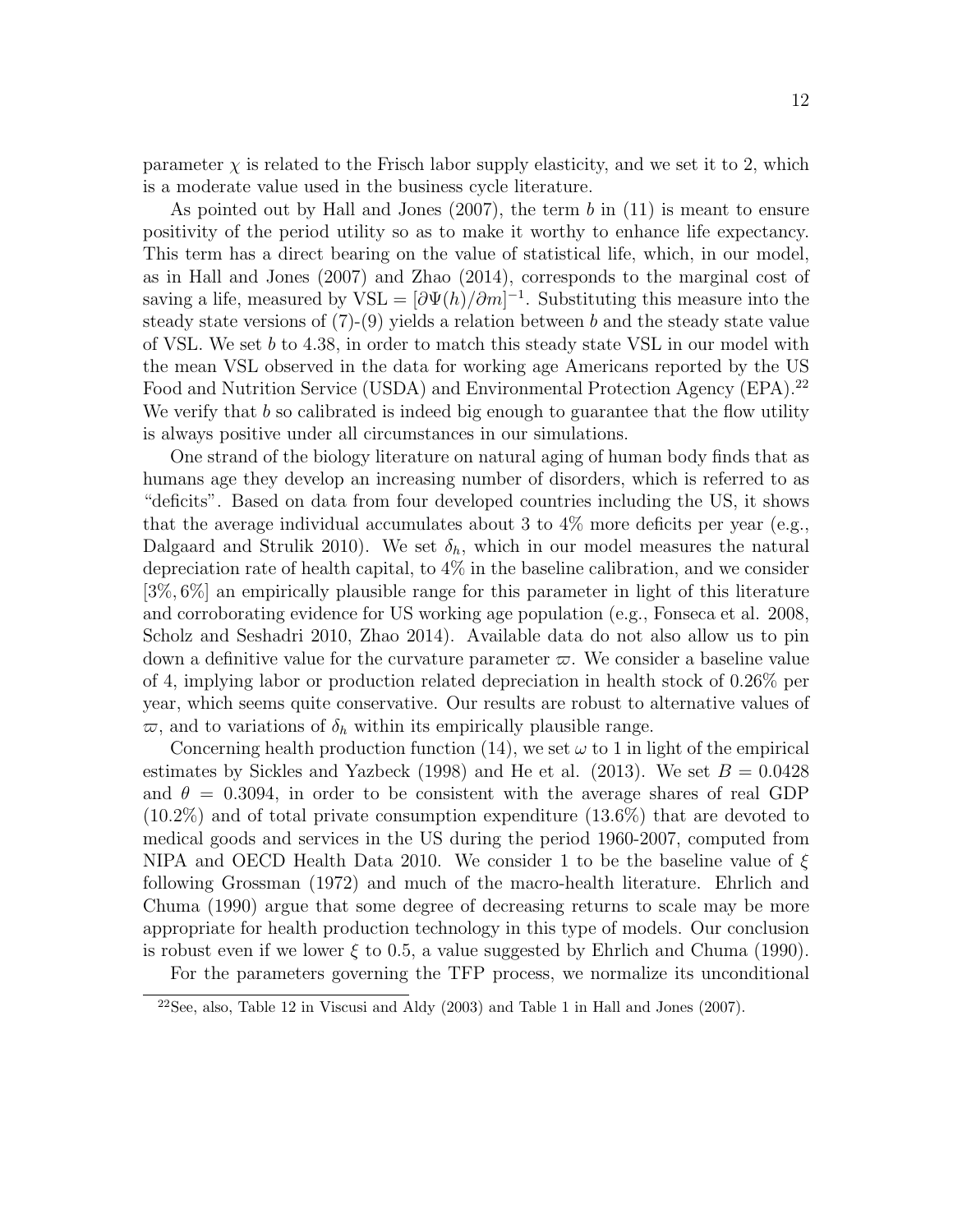mean z to 1, and we set the autoregressive coefficient  $\rho_z$  to 0.95 and the standard deviation of innovation  $\sigma_{\epsilon}$  to 0.0173, as is standard in the business cycle literature.

The baseline values of parameters are summarized in Table 1.

# 5 Main Results

As a standard approach in business cycle study, we evaluate our model's performance by comparing various second moments for the variables of interest computed from the artificial data produced by the structural model against the corresponding moments computed from the actual data.

We report in Table 2 the correlations with and the standard deviations relative to GDP of five variables, including consumption (exclusive of health care), investment, employment, health care, and mortality rate, computed from the data (first column), the baseline model (second column), and six versions of the baseline model in which one or two of the three channels of endogenous health accumulation are shut off (third to eighth columns).<sup>23</sup> As noted before, the statistics for the US economy are computed based on HP-filtered data covering the period 1960-2007. The statistics for the model are computed based on HP-filtered artificial time series and are averages over 200 simulations of 150 periods each.

As can be seen from comparing the first two columns of the table, the model does a fairly good job in explaining the cyclical behaviors of the two health variables. The model accounts for 70% and 82% of the standard deviations of mortality rate and health expenditure in the data. More important, it generates the joint pro-cyclicality of these two variables, the key feature of the data that any successful macro-health model should replicate. For mortality rate, the match in the degree of pro-cyclicality between the model and the data is almost perfect,  $^{24}$  although for health expenditure, the correlation with GDP is much higher in the model than seen from the data.<sup>25</sup>

<sup>&</sup>lt;sup>23</sup>In each variant of the baseline model, certain parameters are re-calibrated to match the relevant steady-state conditions in the model with the corresponding moment conditions for the US economy. In particular, the unconditional mean of TFP is also adjusted accordingly to ensure that the steadystate behavior of each variant model remains consistent with the long-run average behavior of the US economy not only in the relevant ratios but in levels as well. Our decomposition results do not change dramatically when we do not re-calibrate the variants of the baseline model.

 $^{24}$ It is worth noting that, when using the labor market condition as a business cycle indicator, the model does an equally successful job in accounting for the pro-cyclical behavior of mortality rate, e.g., the correlation between mortality rate and employment is 0.45 in the model, matching well the correlation between work-related fatal injuries and working hours of 0.48 in CFOI data.

<sup>&</sup>lt;sup>25</sup>We conjecture that incorporating uninsurable idiosyncratic health shocks may help bring the degree of pro-cyclicality in health expenditure in the model closer to what is seen from the data.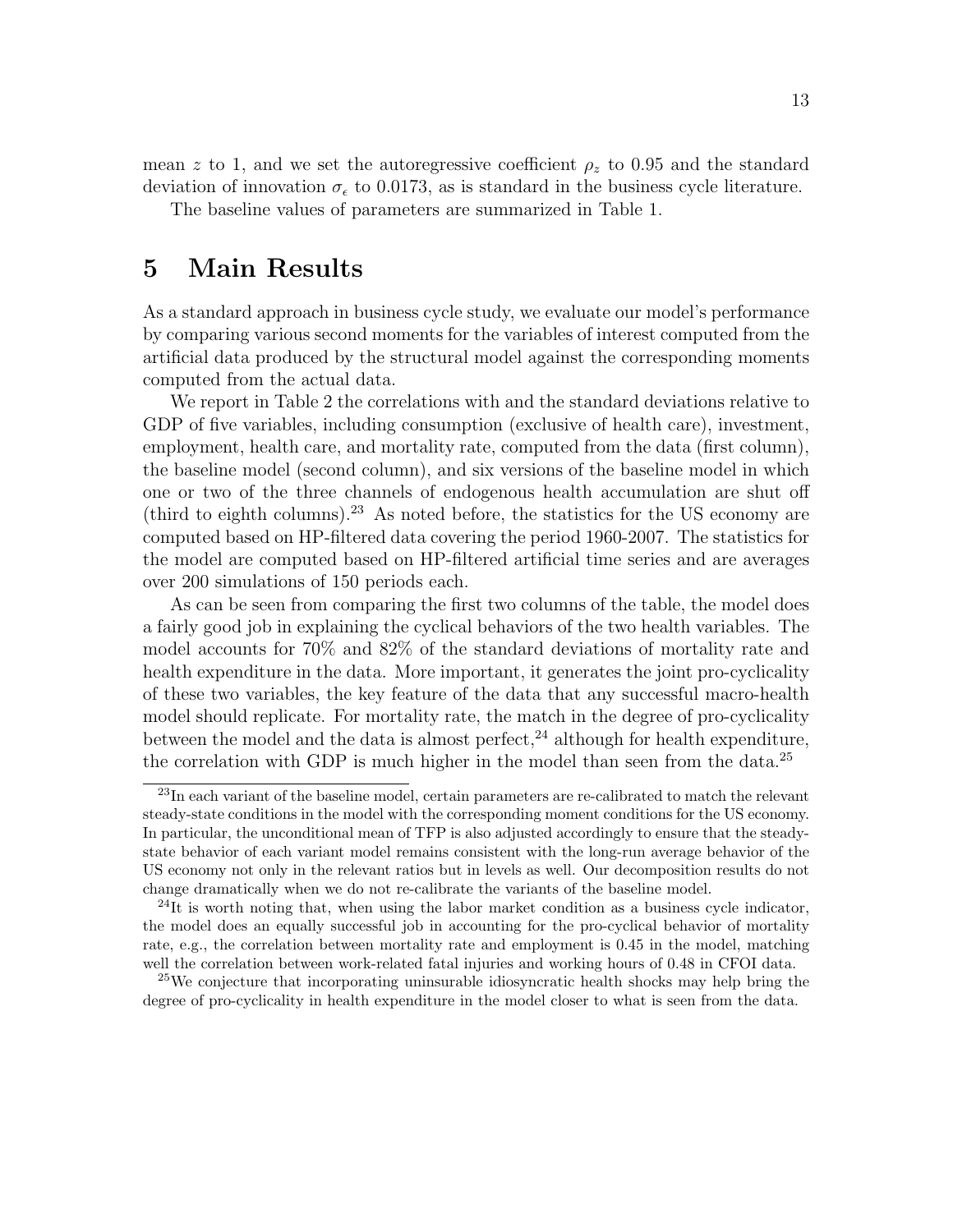When examined in terms of the cyclical behaviors of traditional macro variables, our model does a similar job as a standard RBC model, one obtained by taking all of the three channels of endogenous health accumulation along with the feature of endogenous survival probability out of the framework, but not presented here due to the space constraint, with marginal improvements in matching the volatility of consumption (still lower than in the data but higher than in the standard model) and of investment (slightly lower instead of moderately higher than in the data).

We are mostly interested in examining the variants of the baseline model with one or two of the three channels of endogenous health accumulation remaining in the framework, since this would allow us to decompose the contributions of the three channels to generating the business-cycle moments for the variables of interest, and to quantify the roles of their interactions. We turn now to accomplish this task by examining the following six variants of the baseline model:<sup>26</sup>

#### With only utility channel

This version of the model is obtained by replacing  $h_t$  with 1 in (12) and taking out  $n_t^{\varpi}/\varpi$  from (13), along with setting  $\theta = 1$  in (14).

#### With only production channel

This version of the model is obtained by setting  $\lambda = 1$  in (11) and  $\theta = 1$  in (14).

#### With only time channel

This version of the model is obtained by setting  $\lambda = 1$  in (11) while replacing  $h_t$ with 1 in (12) and taking out  $n_t^{\varpi}/\varpi$  from (13).

#### With both utility and production channels

This version of the model is obtained by setting  $\theta = 1$  in (14).

#### With both utility and time channels

This version of the model is obtained by replacing  $h_t$  with 1 in (12) and taking out  $n_t^{\varpi}/\varpi$  from (13).

#### With both production and time channels

This version of the model is obtained by setting  $\lambda = 1$  in (11).

The structural decomposition results, as reported in the third to eighth columns of Table 2, show that the production and time channels are key to accounting for the cyclical behaviors of health care and mortality rate, while the other moments of the data also favor variants of the model with the production and time channels but

<sup>&</sup>lt;sup>26</sup>The re-calibration details for these variants of the baseline model (see Footnote 23) are not reported here in order to conserve space, but they are available upon request from the authors.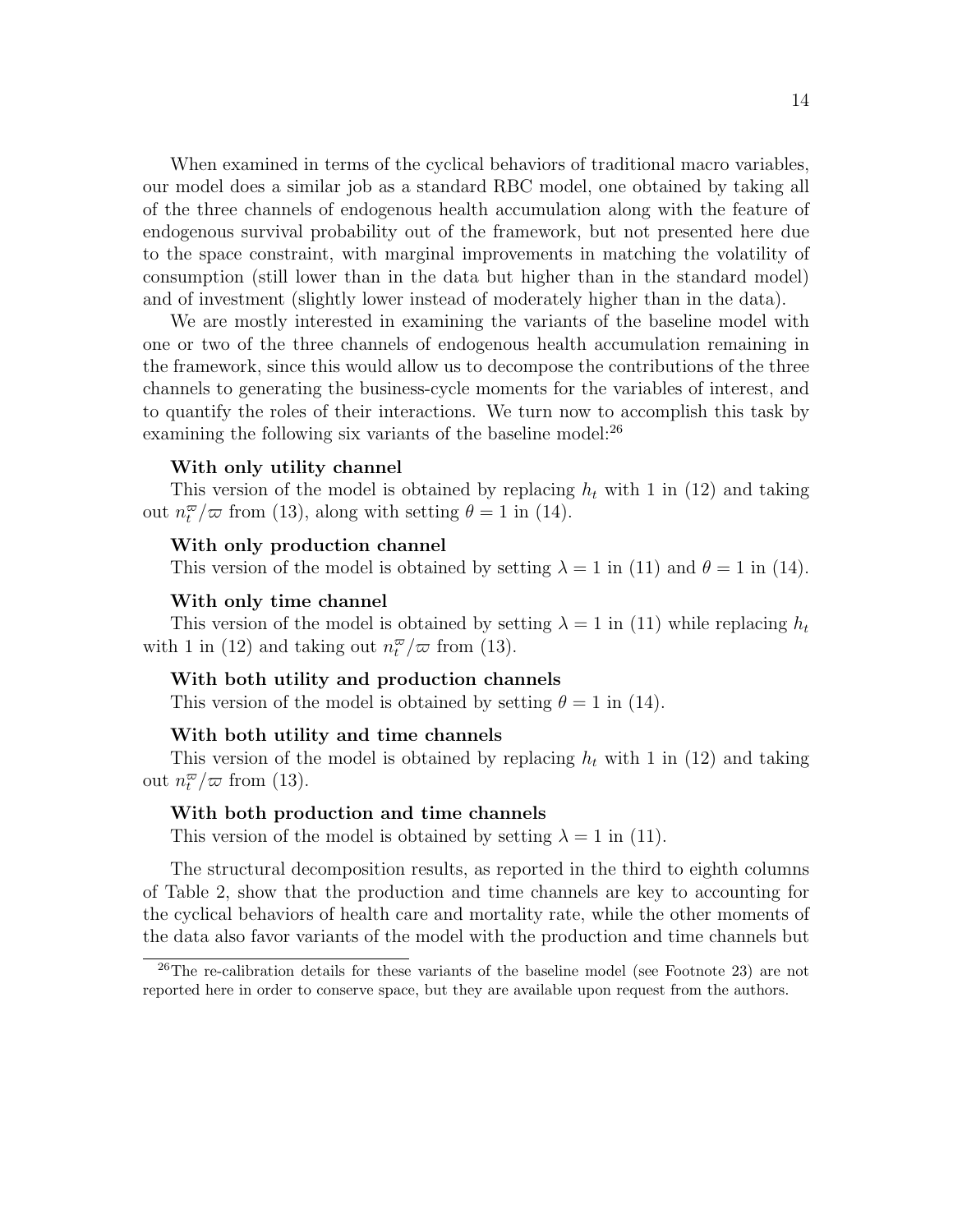without the utility channel.

To put this into a quantitative perspective, we first note that the utility channel by itself (third column) generates too low a correlation with and too high a standard deviation relative to GDP of mortality rate, 0.05 and 0.65, respectively, compared to the data of which the two statistics are 0.39 and 0.13. In contrast, the two statistics generated by the production channel alone (fourth column), 0.24 and 0.14, and by the time channel alone (fifth column), 0.45 and 0.13, match the data well. Adding the utility channel on top of another channel either makes no contribution to improving performance (sixth vs. fourth columns), or turns a good performance into a bad one (seventh vs. fifth columns). By contrast, combining the other two channels generates a perfect match in the degree of pro-cyclicality while maintaining a fairly good match in the volatility of mortality rate (eighth column).

Second, the utility channel by itself also generates too high a standard deviation of health care expenditure relative to GDP compared to the data  $(2.42 \text{ vs. } 0.97)$ , while the standard deviation generated by the production or time channel alone is much closer to the data (0.89 and 0.46). Similarly as before, adding the utility channel on top of another channel either makes no contribution to improving performance or turns a good performance into a bad one, while, by contrast, combining the other two channels maintains a fairly good match in the volatility of health care expenditure. It is worth noting that, all of the three channels, either by themselves or together, generate too high a correlation between health care expenditure and GDP, with some notable exception for the time channel when standing alone by itself that generates a somewhat lower correlation (even though still higher than seen in the data).<sup>27</sup>

Not only do the data on health but that on traditional macroeconomic variables favor the variants of the model with the production and time channels but without the utility channel. To see this, note that, the standard deviations of consumption and employment relative to GDP in the sole presence of the utility channel are too low  $(0.28 \text{ and } 0.10)$  compared to the data  $(0.78 \text{ and } 0.67)$ . In contrast, the two standard deviations in the sole presence of the production channel, 0.59 and 0.30, or of the time channel, 0.66 and 0.34, are much higher and closer to the data. Adding the utility channel on top of one of the other two channels either does not raise, or significantly lowers the volatilities, worsening the matches with the data dramatically, while, by contrast, combining the other two channels maintains continuously higher volatilities of consumption and employment that are much closer to the data.

The structural decomposition results analyzed above all seem to point to the same conclusion about the relative importance of the production and time channels but insignificance of the utility channel for a macro-health model to explain the cyclical

<sup>27</sup>See Footnote 25 on this issue.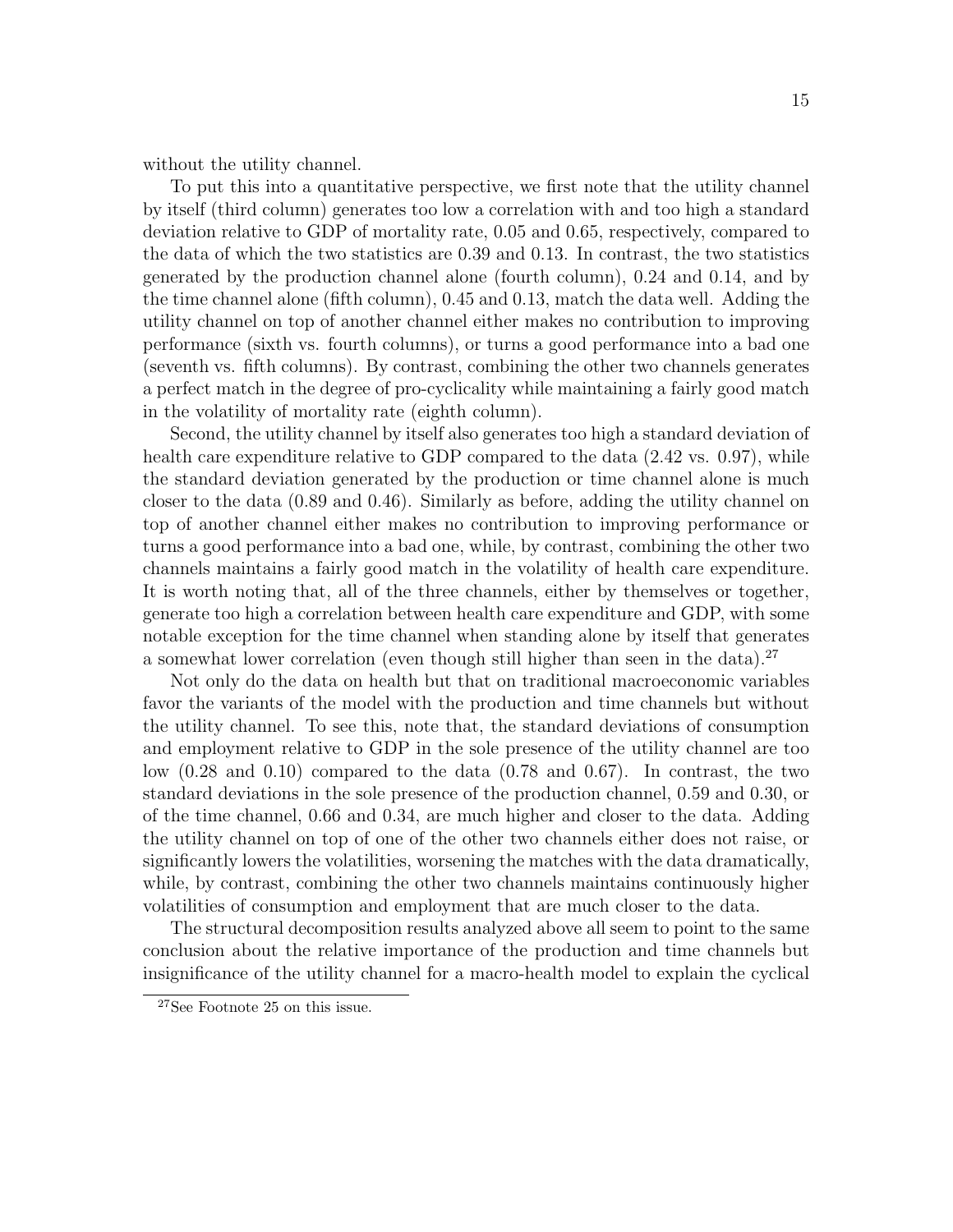behaviors of not only health variables but also traditional macroeconomic variables. We have done many sensitivity analyses and find that this conclusion is fairly robust.

For instance, the conclusion is even somewhat strengthened when the GHH utility function in (11) is replaced with the CRRA utility function below:

$$
U(c_t, l_t, h_t) = \frac{\ln\left(\lambda c_t^{1-\eta} + (1-\lambda)h_t^{1-\eta}\right)}{1-\eta} - \phi \frac{\left(1 - l_t\right)^{1+\chi}}{1+\chi} + b. \tag{15}
$$

To see this, we re-solve the model and all of its variants under (15), with necessary re-calibrations (see Footnote 23), and we report the results in Table 3. Examining the table in a similar way as we did above to Table 2 confirms all of the symptoms in favor of the production and time channels but against the utility channel under the GHH preferences remaining under the CRRA preferences, plus one symptom that shows up here though not there. That is, in the sole presence of the utility channel, there is too low a correlation of employment with GDP compared to the data (0.18 vs. 0.80), while, by contrast, in the sole presence of the production or time channel, the correlation is much closer to the data (0.93 and 0.92). Also, adding the utility channel on top of one of the other two channels either does not change, or lowers the correlation to a negative value (-0.40), which is totally at odds with the data, while, in contrast, combining the other two channels retains a correlation that is much closer to the data.

Overall, the model with the CRRA preferences in place of the GHH preferences continues to do a decent job in accounting for the cyclical behaviors of health and traditional macroeconomic variables, provided it incorporates the production channel and\or the time channel, or all the three channels. There is one notable exception, that is, the standard deviation of employment relative to GDP is much lower under the CRRA preferences than under the GHH preferences, a well-known phenomenon (due to the presence of an income effect on labor supply under the CRRA preferences but lack thereof under the GHH preferences), that adding the channels of endogenous health accumulation does not make vanishing.

# 6 Other Sensitivity Analyses

In this section, we undertake two additional sensitivity analyses that we think are interesting, either because they impinge in alternative modeling of a core mechanism driving a pro-cyclical mortality rate, which is a main empirical target that we think any satisfactory macro-health business cycle model ought to match, or because they pertain to the robustness of this empirical target itself.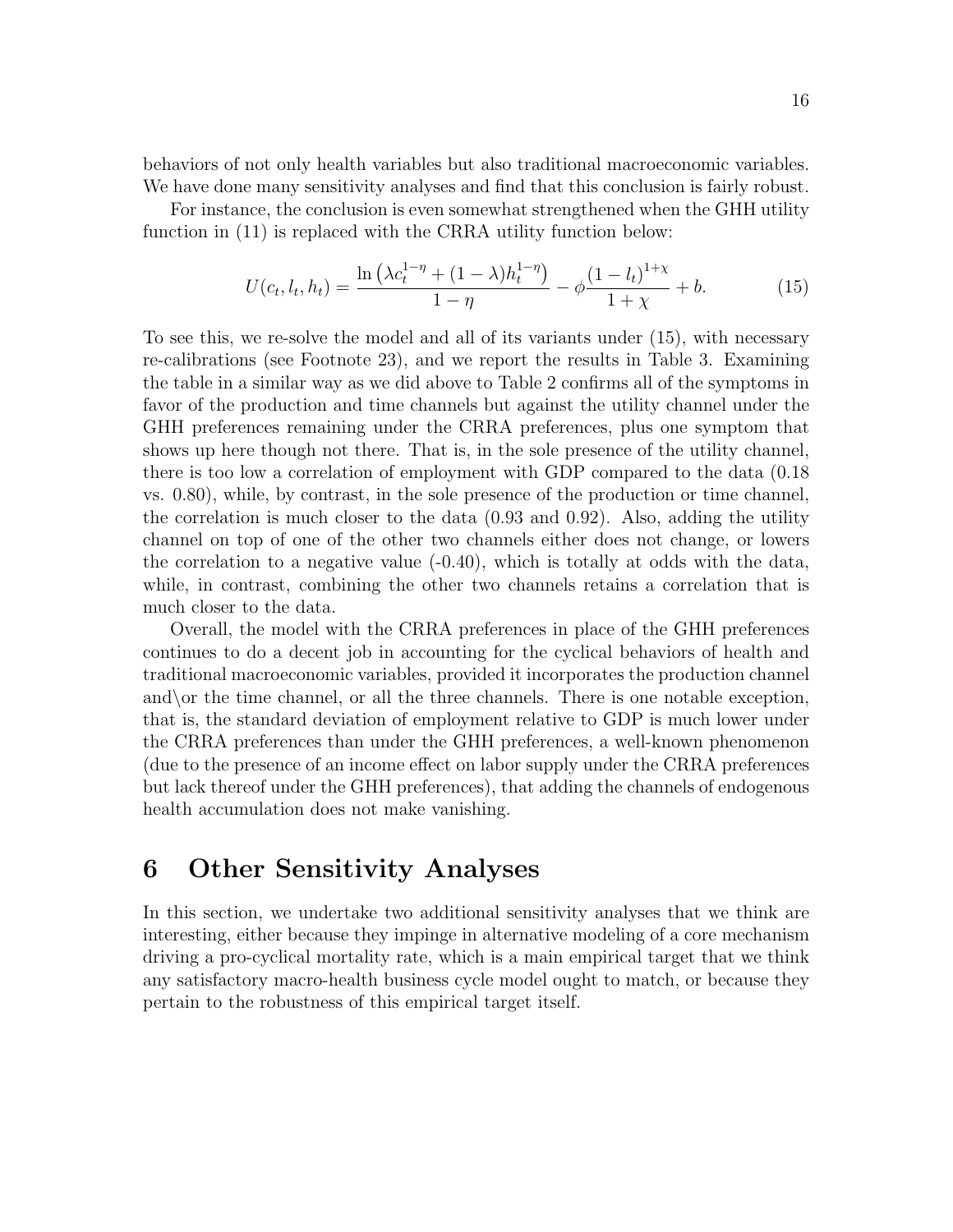#### 6.1 Modeling health harmful consumption

As documented in Section 2, among the various categories of pro-cyclical fatalities observed from the data, some are related to pro-cyclical consumption of cigarette, liquor, junk food, and risky entertaining activity, which may generate instantaneous satisfaction but harm health. To capture utility gain from such bad consumption, we replace the period utility function in (11) with

$$
U(c_{g,t}, c_{b,t}, l_t, h_t) = \ln \left( \left[ \lambda c_{g,t}^{1-\eta} + (1-\lambda) h_t^{1-\eta} \right]^{\frac{1}{1-\eta}} - \phi \frac{\left(1 - l_t\right)^{1+\chi}}{1+\chi} \right) + \upsilon \ln \left( c_{b,t} \right) + b,\tag{16}
$$

for some  $v > 0$ , where  $c_{g,t}$  and  $c_{b,t}$  denote health neutral and harmful consumption, respectively, while to capture health loss due to the bad consumption, we replace the health capital depreciation function in (13) with

$$
\Delta(n_t, c_{b,t}) = \delta_h + \frac{n_t^{\varpi}}{\varpi} + \frac{c_{b,t}^{\zeta}}{\zeta},\tag{17}
$$

for some  $\zeta > 0$ , with the sum of  $c_{q,t}$  and  $c_{b,t}$  giving rise to the total consumption  $c_t$ (exclusive of health care). Other features of the model remain the same as before.

The way of modeling health harmful consumption in  $(16)-(17)$  above introduces two additional parameters,  $v$  and  $\zeta$ . Recall in Section 4 we have available seven moment conditions from the data that are used to calibrate the seven parameters, β, κ, λ, φ, θ, B, and b in the baseline model. In the current context one additional piece of information from the data, the share of alcohol and tobacco consumption as a fraction of total nondurable goods expenditure, becomes relevant. This share of health harmful consumption computed from NIPA averages about 9.1% over the period 1995-2007. Since the value of  $\beta$  is fairly stable across variants of the baseline model examined before, we fix it to its baseline value reported in Table 1, which is also close to values typically used in the standard business cycle literature. This leaves us with eight parameters to match eight moment conditions. Comparable results are obtained when the unconditional mean of TFP is re-calibrated along with these eight parameters so that the steady-state behavior of the model remains consistent with the long-run average behavior of the US economy not only in the relevant ratios but in levels as well (see Footnote 23).

We find that incorporating bad consumption slightly improves our model's fit. The standard deviations of mortality rate and health care both increase marginally, from 0.09 and 0.79 in the the baseline model, to 0.13 and 0.81 here, to account for a larger fraction of the data for which the two statistics are 0.13 and 0.97. The fit in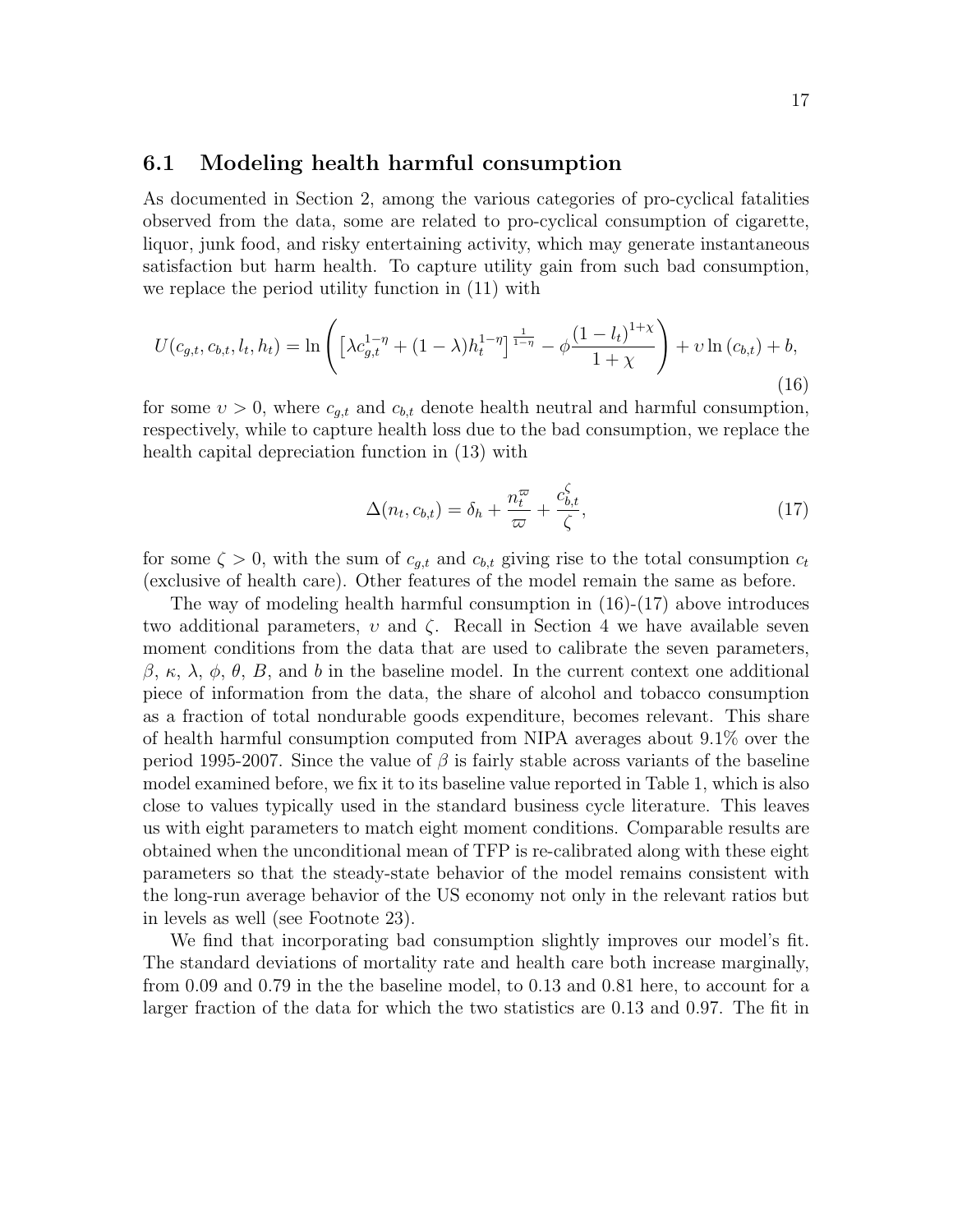the correlation between mortality rate and GDP also improves marginally, to a near perfect level (0.39 in the model vs. 0.39 in the data), with the fit in other cyclical moments remaining similar as in the baseline model.

To check the robustness of this result, we also conduct our analysis under an alternative specification of the period utility function,

$$
U(c_{g,t}, c_{b,t}, l_t, h_t) = \ln \left( \left[ \lambda c_{g,t}^{1-\eta} + (1-\lambda) h_t^{1-\eta} \right]^{\frac{1}{1-\eta}} + v c_{b,t} - \phi \frac{\left(1 - l_t\right)^{1+\chi}}{1+\chi} \right) + b, \tag{18}
$$

which bundles health harmful consumption with health neutral consumption, health stock, and leisure into a GHH form, rather than treating it as an additively separable term as in  $(16)$ .

The cyclical performance of all variables, except for consumption, remains similar with (18) as under (16), and reasonably close to the data. That said, the consumption data favor (16), under which the marginal utility of health harmful consumption is independent of health status, against (18), under which it is decreasing with health status. Under (18), health neutral consumption is significantly counter-cyclical, with a correlation with GDP of -0.46, and excessively smooth, with a standard deviation relative to GDP of 0.01, while health harmful consumption is excessively volatile, with a standard deviation relative to GDP of 6.63, totally at odds with empirical observations. In contrast, as noted above, the consumption moments under (16) are much more reasonably looking and closer to the data.

### 6.2 Accounting for stronger pro-cyclicality of mortality rate and health care in an earlier episode

As a major empirical target for a macro-health business cycle model, pro-cyclicality of mortality rate, and of health care, was stronger in an earlier episode (1972-1991) studied by Ruhm (2000) than in the longer period (1960-2007) covering some even earlier and more recent years studied above.<sup>28</sup>

<sup>&</sup>lt;sup>28</sup>Figure 1 reveals some phase shifts in mortality rate and health expenditure during late 1990s that significantly weakened their correlations with GDP for that period. We suspect this had some to do with the medical technological breakthrough known as "cocktail therapy" discovered in 1996, which attributed to the subsequent sharp decline in mortality rate. According to CDC, the decline was mainly caused by the substantial drop in mortality rate due to HIV infection and it was mostly significant for working ages 25-44. This is perhaps why no such phase shift is observed from Figure 2 for work-related fatal injuries (for the period for which the data are available) that seem to be as pro-cyclical in the 1990s as in more recent years. An in-depth investigation of this issue is beyond the scope of this paper. For a related study, see Ruhm (2013).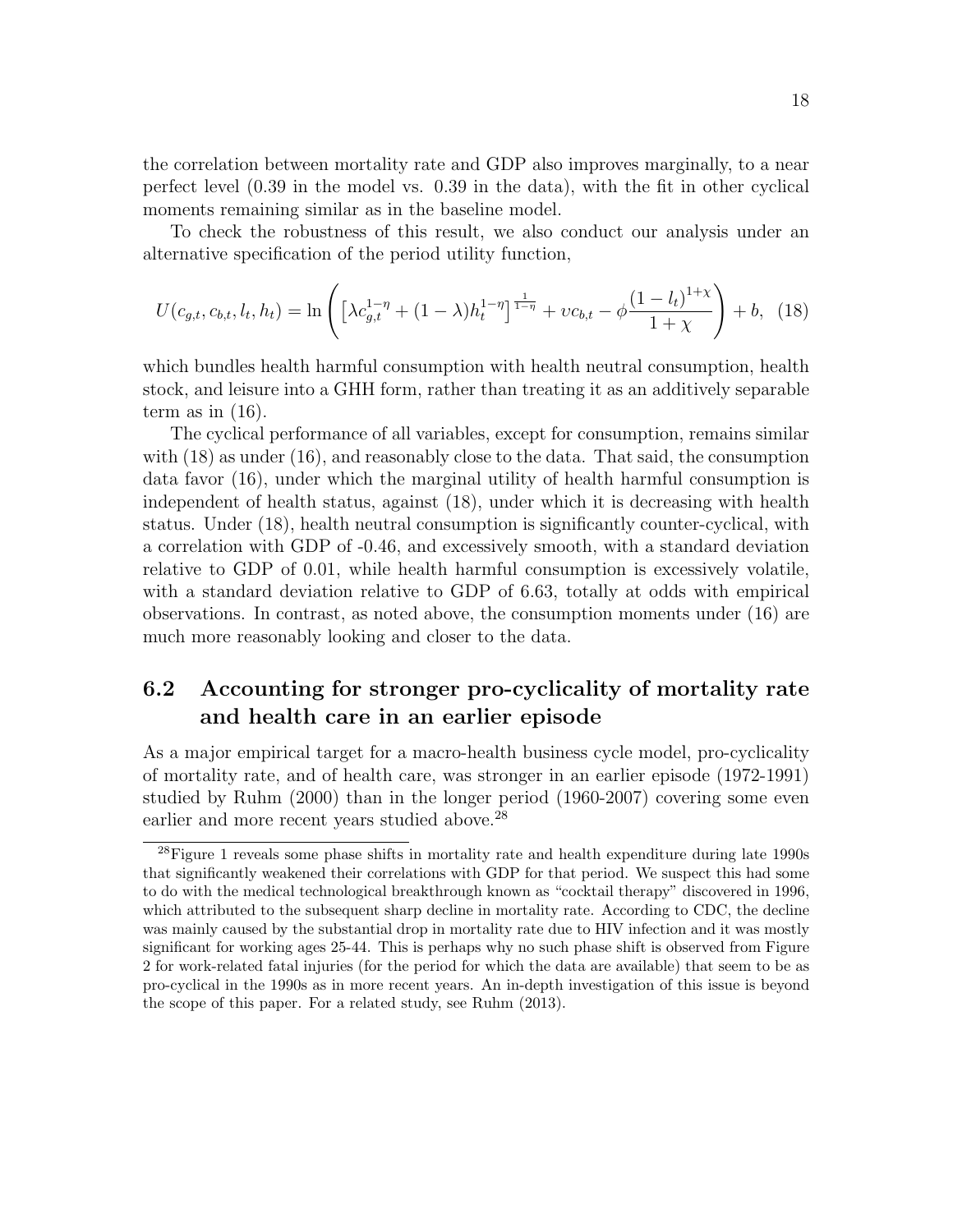It is thus fitting to test our model's ability in accounting for this earlier episode. To do so, we compute the business cycle moments borne out by the data covering the period 1972-1991 following the procedure described in Section 2, calibrate our model to the data covering this same period following the procedure described in Section 4, and compute the corresponding moments from the artificial data generated by the calibrated model following the procedure described in Section 5.

Table 4 reports the results. It is clear that the model continues a similarly good performance in replicating the stronger pro-cyclicality but lower volatility of the two health variables, and the cyclical properties of traditional macroeconomic variables, for this earlier episode.

#### 6.3 Remarks

We have conducted many more sensitivity analyses than discussed here, and found that our basic conclusions hold quite generally.<sup>29</sup> In general these changes in model features or parameter values or sample periods have some quantitative influence on the results – sometimes very modestly, and other times to a greater degree – but in no case they alter the main nature of the results. Overall, the model provides a fairly successful account of the cyclical behaviors of health and other macroeconomic variables, and it is the production and\or time channels, not the utility channel, of endogenous health accumulation that is the key to such success.

# 7 Conclusion

The model that we have developed in this paper is admittedly stylized in the tradition of the standard real business cycle literature. Nonetheless, we view it as a necessary first step in building more sophisticate macro-health models of the business cycle. Our simple model is already successful in getting in line with salient empirical regularities that a satisfactory macro-health business cycle model should account for. It is also rich enough to yield important lessons about the three channels of endogenous health accumulation documented in several scientific disciplines, as they pertain to the cyclical behaviors of health and other macroeconomic variables. Viewed from this perspective, we take the framework presented here as a springboard for further quantitative research that needs to take into account more frictions and shocks.

 $^{29}$ These additional sensitivity analyses are not reported here due to the space constraint, but they are available upon request from the authors.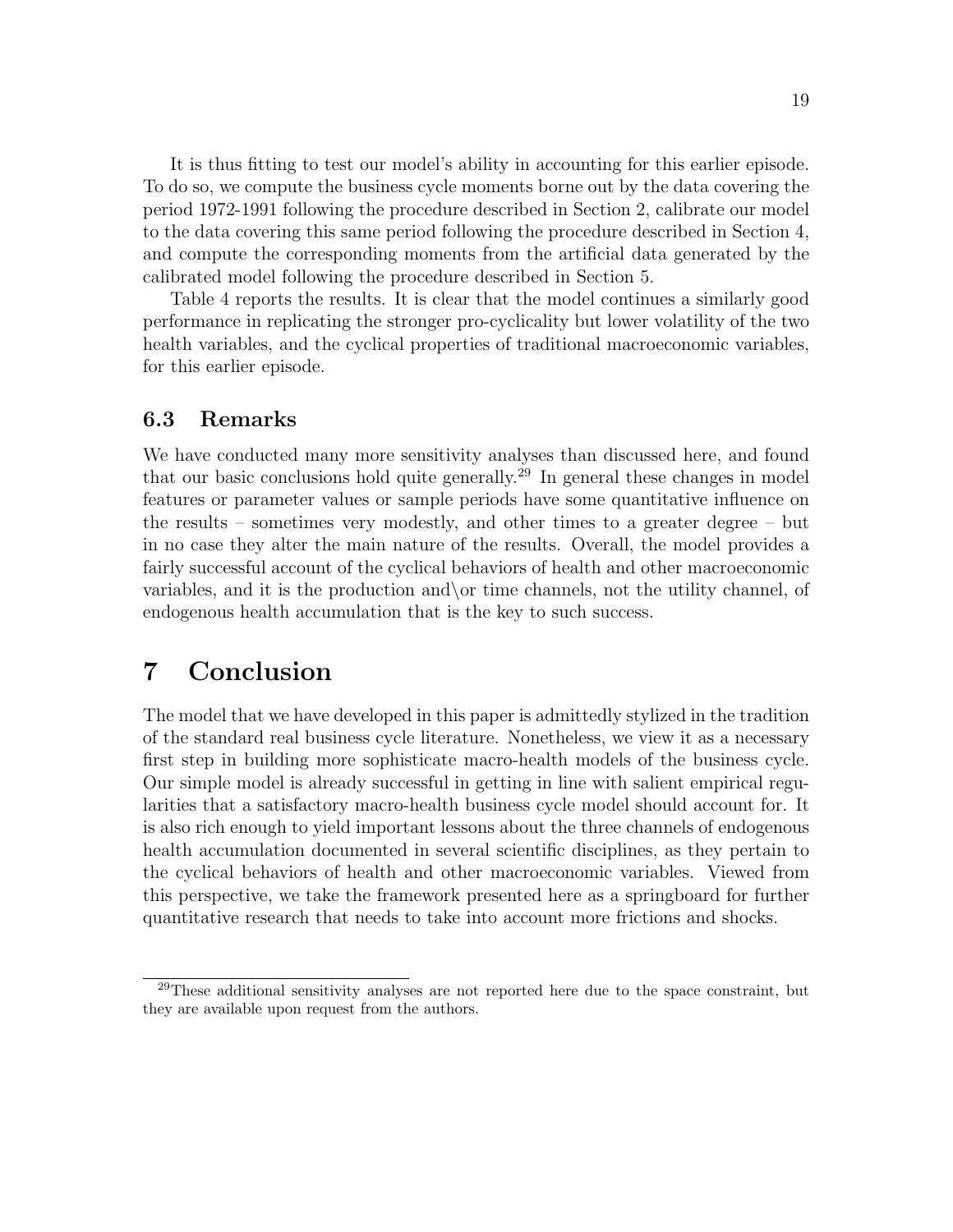## References

- [1] Abdala, F., R. N. Geldsteain, and S. M. Mychaszula (2000): "Economic Restructuring and Mortality Changes in Argentina-Is There Any Connection?" In: Moratlity Crisis in Transitional Economies, G. A. Cornia and R. Paniccia, Eds., 328-350, Oxford University Press, New York, NY, USA.
- [2] Aguiar, M., E. Hurst and L. Karabarbounis (2011) : "Time Use During Recessions," NBER Working Paper No. 17259.
- [3] Ariizumi H., and T. Schirle (2012): "Are Recessions Really Good for Your Health? Evidence from Canada," Social Science Medecine 74(8), 1224-31.
- [4] Brown, D., G. Wang, and M.A. Safran (2005): "A Preliminary Analysis of Medical Expenditures Among Active and Sedentary US Adults with Metal Disorders," American Journal of Health Behavior 29(3), 195-205.
- [5] Coleman, G. J., and D. M. Dave (2011): "Exercise, Physical Activity, and Extertion Over the Business Cycle," NBER Working Paper No. 17406.
- [6] Coleman, G. J., and D. M. Dave (2014): "Unemployment and Health Behaviors Over the Business Cycle: a Longitudinal View," NBER Working Paper No. 20748.
- [7] Contoyannis, P., and A. M. Jones (2004): "Socio-economic Status, Health and Lifestyle," Journal of Health Economics 23, 965-995.
- [8] Cooley, T. F., and E. C. Prescott (1995): "Economic Growth and Business Cycle," Chapter 1 in T. F. Cooley ed. Frontier of Business Cycle Research, 1-38.
- [9] Colditz, G. A. (1999): "Economic Costs of Obesity and Inactivity," Medicine & Science in Sports & Exercise  $31(11)$ , S663-667.
- [10] Dalgaard, C., and H. Strulik (2010): "Optimal Aging and Death," PGDA Working Paper No. 58.
- [11] Edwards, R. (2011): "American Time Use Over The Business Cycle," unpublished mimeo.
- [12] Egan, M. L., Mulligan, C. B., and T. J. Philipson (2013). "Adjusting National Accounting for Health: Is the Business Cycle Countercyclical? " NBER Working Paper No. 19058.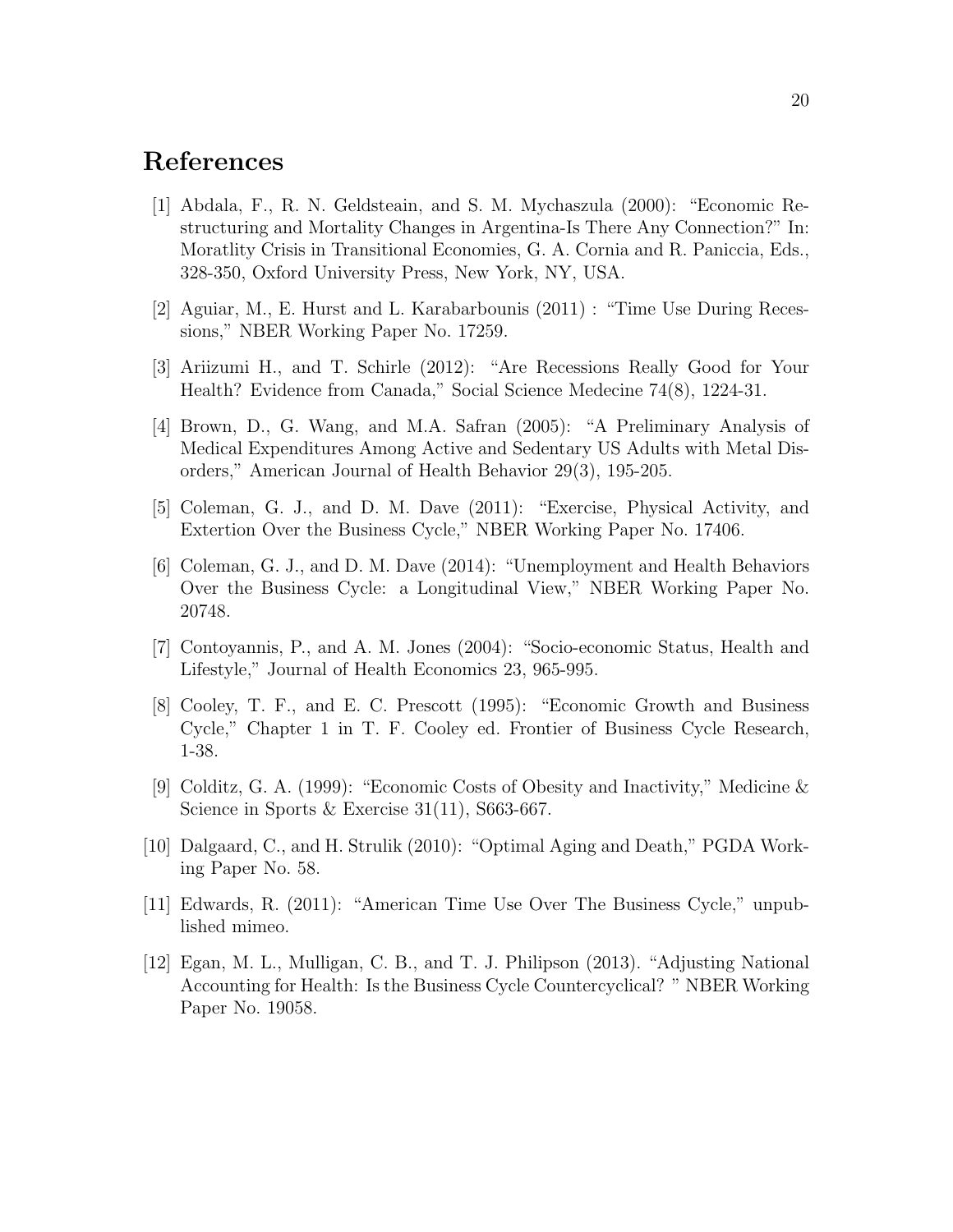- [13] Fang, H., and A. Gavazza (2011): "Dynamic Inefficiencies in an Employment-Based Health-Insurance System: Theory and Evidence," American Economic Review, 101(7), 3047-3077.
- [14] Feng, Z. (2008): "Macroeconomic Consequences of Alternative Reforms to the Health Insurance System in the US," University of Miami, unpublished mimeo.
- [15] Finkelstein, A., E. Luttmer, and M. Notowidigdo (2010): "What Good Is Wealth Without Health? The Effect of Health On The Marginal Utility of Consumption," unpublished mimeo.
- [16] Fonseca, R., P. Michaud, T. Galama, and A. Kapteyn (2008) "Retirement and the Demand for Health," RAND Working Paper.
- [17] Fonseca, R., P. Michaud, T. Gamama, and A. Kapteyn (2009): "On The Rise of Health Spending and Longevity," IZA discussing paper No. 4622.
- [18] Freeman, D.G. (1999): "A Note On Economic Conditions and Alcohol Problems," Journal of Health Economics 18(5), 661-670.
- [19] Gerdtham, U.-G. and C. J. Ruhm (2006): "Death Rise In Good Economic Times: Evidence From The OECD," Economics and Human Biology 4, 298- 316.
- [20] Greenwood, J., Z. Hercowitz and G. W. Huffman (1988): "Investment,Capacity Utilization, and The Real Business Cycle," American Economic Review 78(3), 402-417.
- [21] Grossman, M.(1972): "On The Concept of Health Capital and The Demand for Health," Journal of Political Economy 80, 223-255.
- [22] Hall, R. E., and C. I. Jones (2007): "The Value of Life and The Rise in Health Spending," Quarterly Journal of Economics 112, 39-72.
- [23] He, H., and K. X. D. Huang (2015): "Why Do Americans Spend So Much More on Health Care Than Europeans?" Vanderbilt University Working Paper VUECON-15-00003.
- [24] He, H., K. X. D. Huang, and S. Hung (2013): "Substituting Leisure for Health Expenditure: A General Equilibrium-Based Empirical Investigation," Vanderbilt University Working Paper VUECON-13-00020.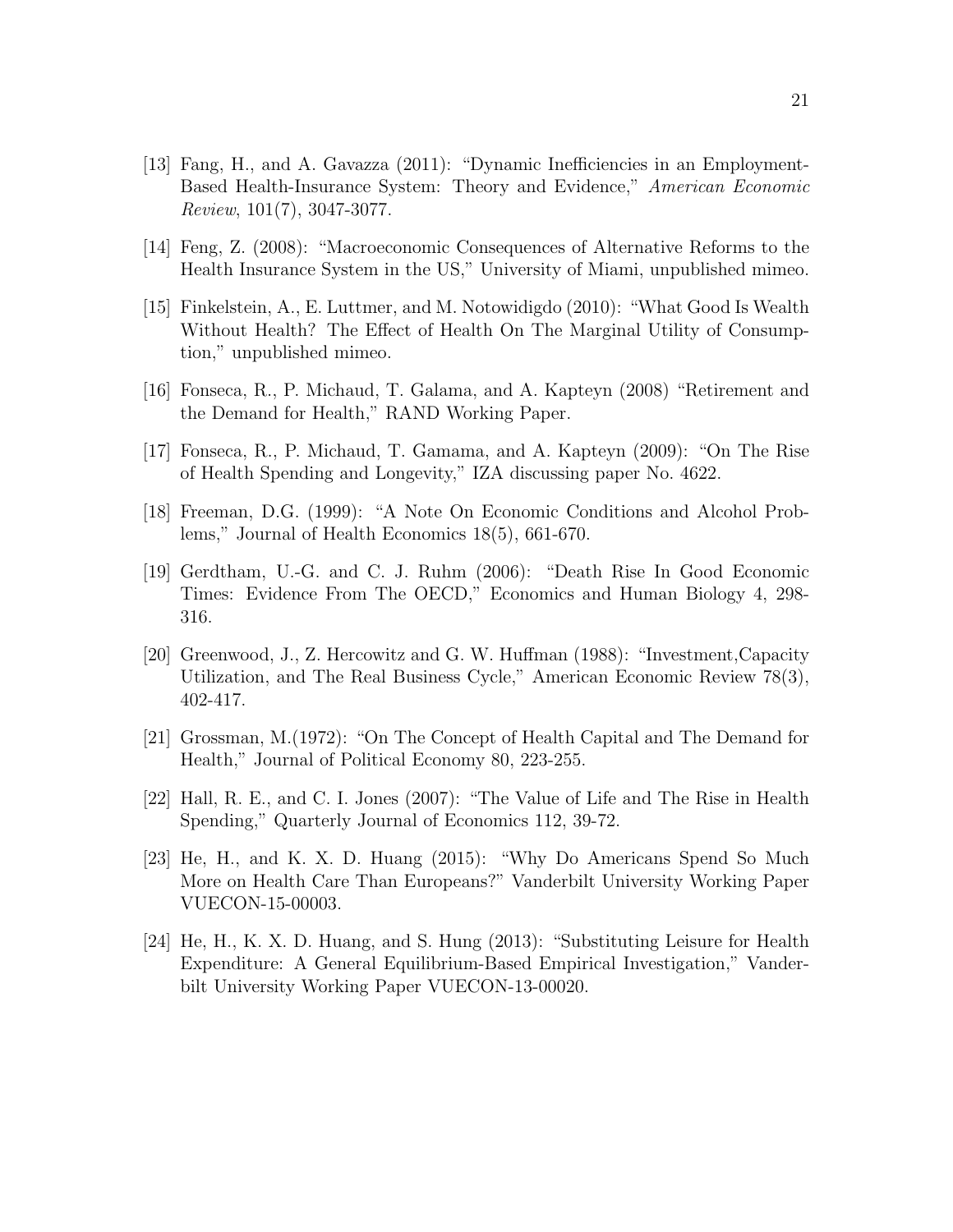- [25] Huang, K. X. D., and G. W. Huffman (2014): "A Defense of the Current US Tax Treatment of Employer-Provided Medical Insurance," Macroeconomic Dynamics, 18(7), 1547-1580.
- [26] Halliday, T., H. He, and H. Zhang (2011): "Health Investment Over The Lifecycle," unpublished mimeo.
- [27] Haskell, W. L. (1994): "Health Consequence of Physical Activity: Understanding and Challenges Regarding Dose-Response," Medicine and Science in Sports and Exercise, 26(6), 649-660.
- [28] Janko, Z., J. C. H. Emery, and P. Guenette (2013). "The Short-Run and Long-Run Relationships between Mortality and the Business Cycle in Canada," Economics Research International
- [29] Jones C. I., and P. J. Klenow (2011): "Beyond GDP? Welfare across Countries," NBER working paper No.16352.
- [30] Jung, J., and C. Tran (2009): "The Macroeconomics of Health Savings Accounts," unpublished mimeo.
- [31] Jung, J., and C. Tran, (2011): "Market Inefficiency, Insurance Mandate and Welfare: U.S. Health Care Reform 2010," Towson University Working Paper.
- [32] Kenkel, D. (1995): "Should You Eat Breakfast? Estimates From Health Production Functions," Health Economics 4(1), 15-29.
- [33] Khang, Y. H., J. W. Lynch, and G. A. Kaplan (2005): "Impact of Economic Crisis on Cause-Specific Mortality in South Korea," International Journal of Epidemiology 34(6), 1291-1301.
- [34] Kydland, F. E., and E. C. Prescott (1982): "Time to Build and Aggregate Fluctuations," Econometrica 50(6), 1345-1370.
- [35] McAvinchey, I. D. (1988): "A comparison of unemployment, income and mortality interaction for five European countries, " Applied Economics 20(4), 453-471.
- [36] Miller, D., M. E. Page, A. H. Stevens, and M. Filipski (2009): "Why Are Recessions Good For Your Health," American Economic Review 99(2), 122-127.
- [37] Murphy, K., and R. Topel (2006): "The Value of Health and Longevity," Journal of Political Economy, 114(5), 871-904.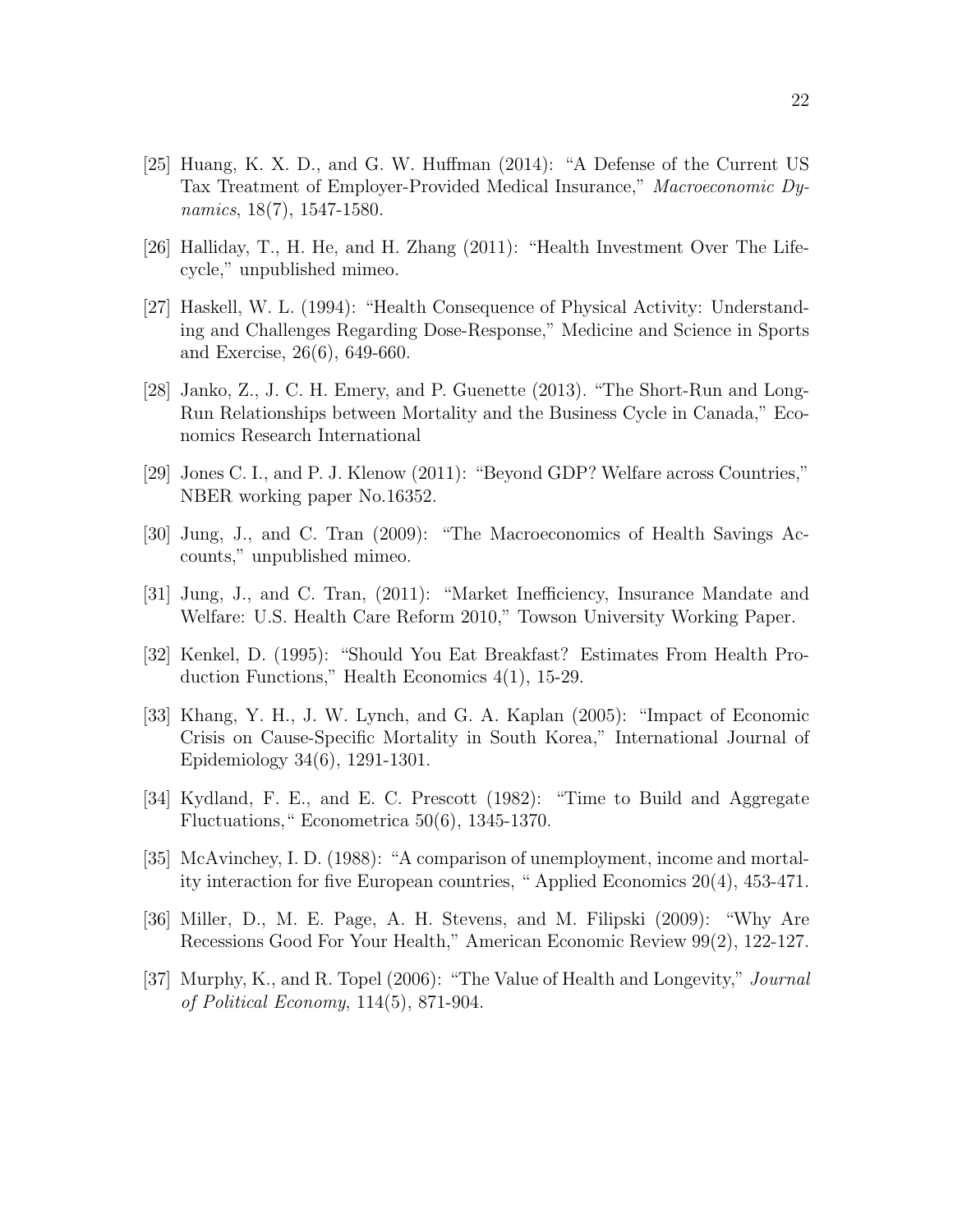- [38] Neumayer, E. (2004): "Recessions Lower (some) Mortality Rates: Evidence From Germany," Social science and Medicine 58(6), 1037-1047.
- [39] Ogburn, W. F., and D. S. Thomas (1922): "The Influence of the Business Cycle on Certain Social Conditions," Journal of the American Statistical Association 18, 324-340.
- [40] Pratt, M., C.A. Macera, and G. Wang (2000): "Higher Direct Medical Costs Associated with Physical Inactivity," The Physician and Sports Medicine 28, 63-70.
- [41] Ruhm, C. J. (2000): "Are Recessions Good For Your Health?" Quarterly Journal of Economics 115(2), 617-650.
- [42] Ruhm, C.J. and W. E. Black (2002): "Does Drinking Really Decrease in Bad Times?" Journal of Health Economics 21(4), 659-678.
- [43] Ruhm, C.J. (2003): "Good Times Make You Sick," Journal of Health Economics 24(4), 637-658.
- [44] Ruhm, C.J. (2005): "Mortality Increases During Economic Upturns," International Journal of Epidemiology 34(6), 1206-1211.
- [45] Ruhm, C.J. (2007): "A Healthy Economy Can Break Your Heart," Demography 44(4), 829-848.
- [46] Ruhm, C.J. (2013): "Recessions, Healthy No More?" NBER Working Paper 19287.
- [47] Scholz, J. and A. Seshadri (2010): "Health and Wealth in A Life-cycle Model," University of Michigan Retirement Research Center Working Paper No. 2010- 224.
- [48] Sullivan, D. and T. von Wachter (2007): "Mortality, Mass-layoffs, and Career Outcomes: An Analysis Using Administrative Data," NBER Working Paper No. 13626.
- [49] Suen, R. (2006): "Technological Advance and the Growth in Health Care Spending," unpublished mimeo.
- [50] Sacker, A., and N. Cable (2005): "Do Adolescent Leisure-Time Physical Activities Foster Health and Well-Being in Adulthood? Evidence from Two British Birth Cohort," European Journal of Public Health 16(3), 331-335.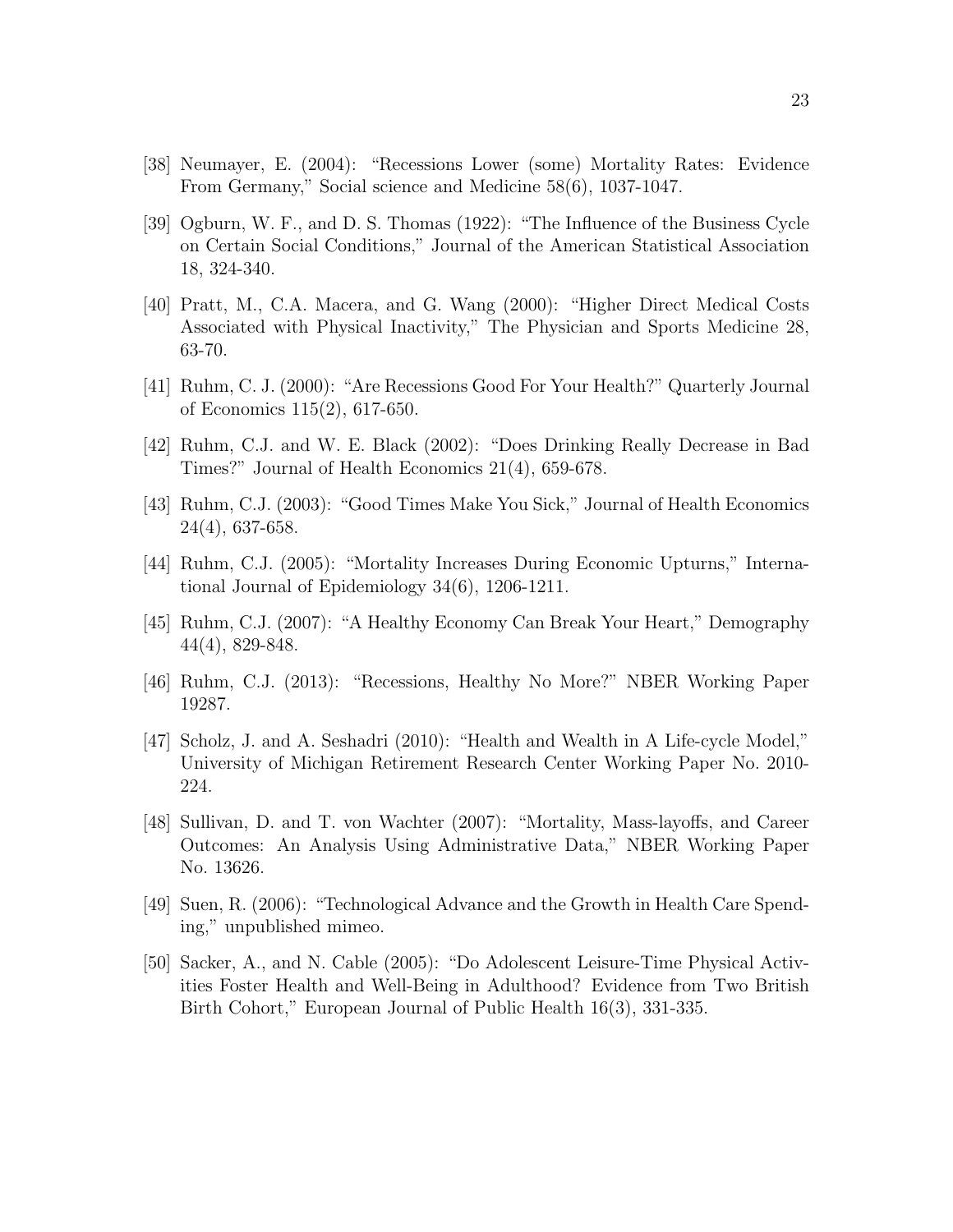- [51] Sparks K., C. Cooper, Y. Fried, and A. Shirom (1997): "The Effects of Hours of Work on Health: A Meta-Analytic Review," Journal of Occupational and Organizational Psychology 70, 391-408.
- [52] Thornton, J. (2002): "Estimating A Health Production Function for The US: Some New Evidence," Applied Economics 34(1), 59-62.
- [53] Tapia Granados, J. A. (2005): "Recessions and mortality in Spain, 1980-1997," European Journal of Population 21(4), 393-422.
- [54] Tapia Granados, J. A. (2008): "Macroeconomic fluctuations and mortality in postwar Japan," Demography 45(2), 323-343.
- [55] Tapia Granados, J. A., and A. V. Diez Roux (2009): "Life and Death During the Great Depression," PNAS 106(41), 17290-17295.
- [56] Thomas,D. S. (1927): "Social Aspects of the Business Cycle," Knopf, New York, NY, USA.
- [57] Viscusi, W. and W. Evans (1990): "Utility Functions That Depend on Health Status: Estimates and Economic Implications," American Economic Review 80, 353-374.
- [58] Xu, X. and R. Kaestner (2010): "The Business Cycle and Health behaviors," NBER working paper No.15737.
- [59] Wang G. and D. Brown (2004): "Impact of Physical Activity on Medical Expenditure Among Adults Downhearted and Blue," American Journal of Health Behavior 28(3), 208-217.
- [60] Warburton, D. E. R.,C. W. Nicol, and S. S. D. Bredin (2006): "Health Benefits of Physical Activity: The Evidence," Canadian Medical Association Journal 174(6), 801-809.
- [61] Yogo, M. (2009): "Portfolio Choice in Retirement: Health Risk and The Demand for Annuities, Housing and Risky Assets," NBER Working Papers 15307.
- [62] Zhao, K. (2014): "Social Security and the Rise in Health Spending, " Journal of Monetary Economics, 64(C), 21-37.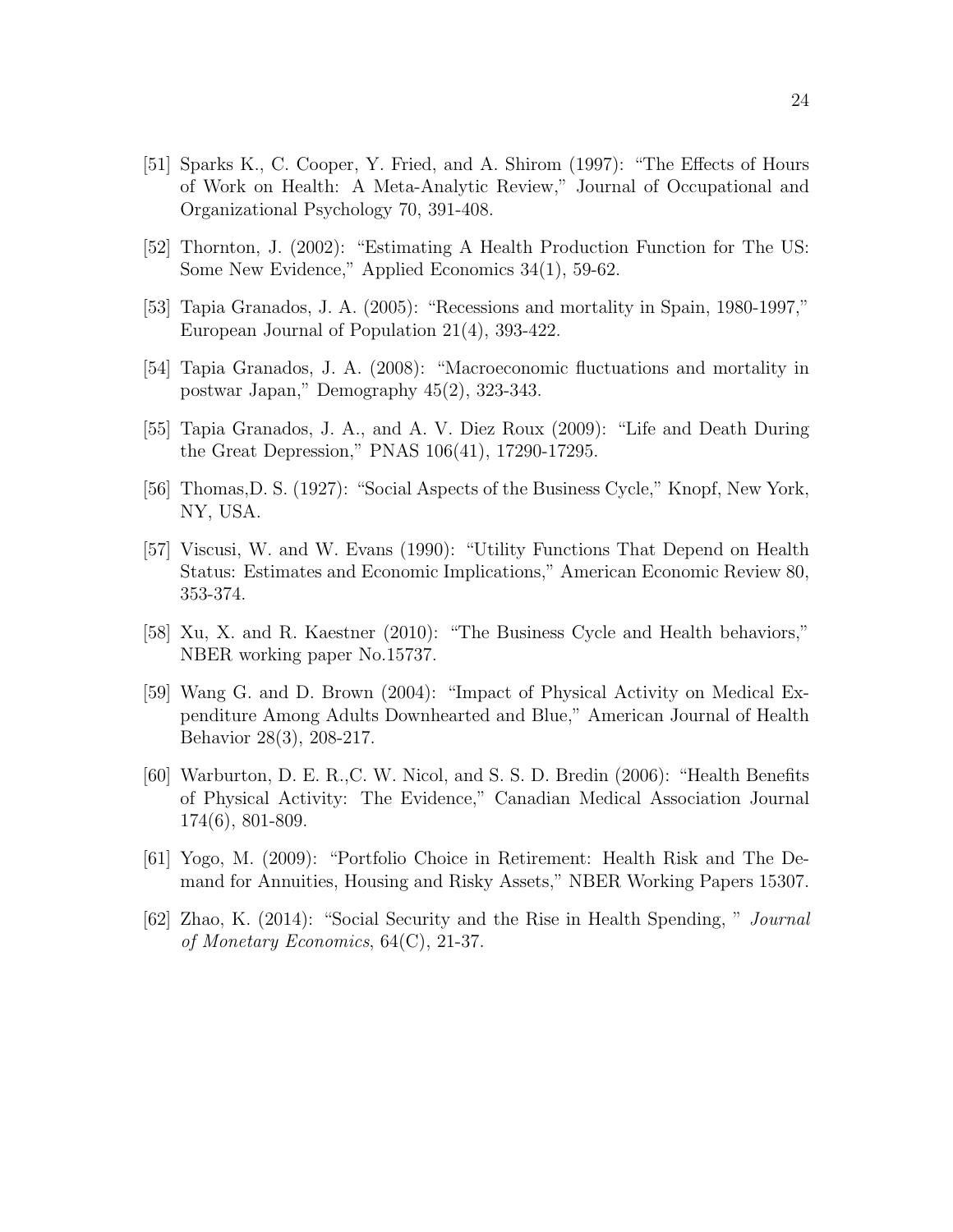

Figure 1. Cyclical behavior of mortality rate and health expenditure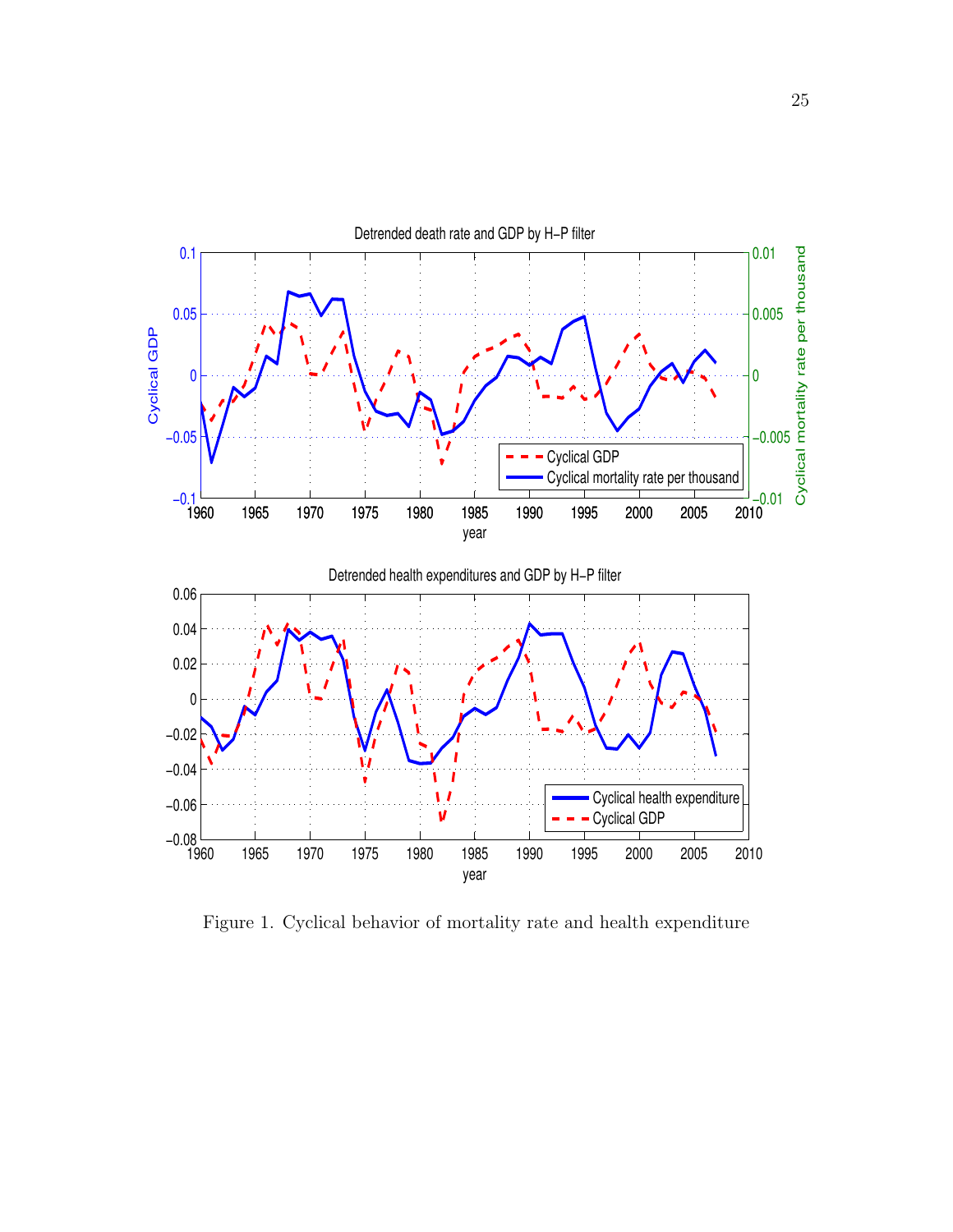

Figure 2. Cyclical behavior of work-related fatal injuries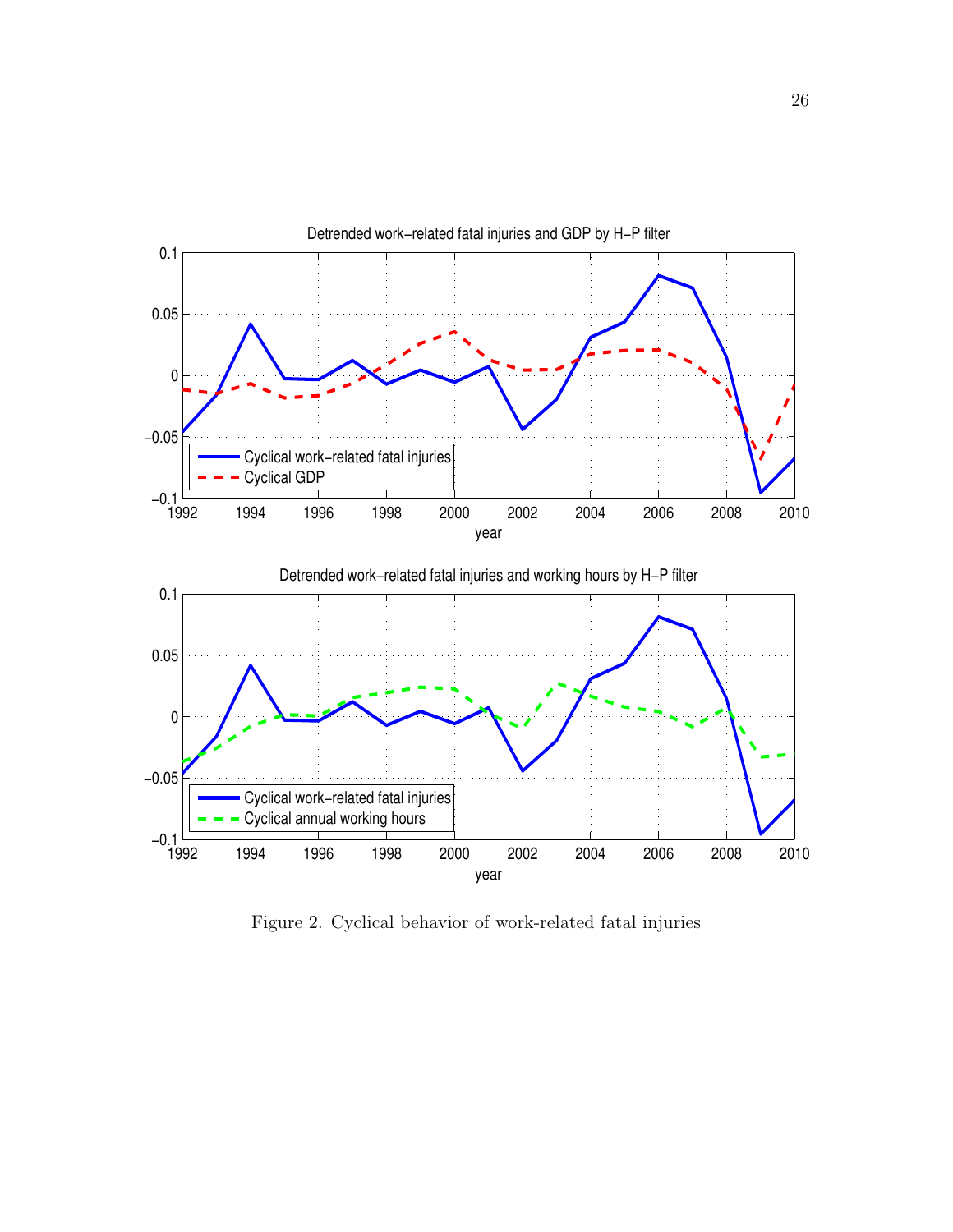| Parameters             |                                                            | Values  |  |  |  |  |
|------------------------|------------------------------------------------------------|---------|--|--|--|--|
|                        | Survival Motive                                            |         |  |  |  |  |
| $\kappa$               | curvature parameter in survival probability function       | 22.8248 |  |  |  |  |
| $\boldsymbol{b}$       | constant term in period utility function                   | 4.38    |  |  |  |  |
|                        | Utility                                                    |         |  |  |  |  |
| $\beta$                | subjective discount factor                                 | 0.966   |  |  |  |  |
| $\lambda$              | share of consumption in consumption-health bundle          | 0.5733  |  |  |  |  |
| η                      | elasticity of substitution between consumption and health  | 8.85    |  |  |  |  |
| $\phi$                 | weight of leisure                                          | 2.0684  |  |  |  |  |
| $\chi$                 | inverse related to Frisch labor supply elasticity          | 2       |  |  |  |  |
| Production             |                                                            |         |  |  |  |  |
| $\alpha$               | share of physical capital in value-added inputs            | 0.4     |  |  |  |  |
| $\delta_k$             | depreciation rate of physical capital                      | 0.076   |  |  |  |  |
| $\mathcal{Z}$          | unconditional mean of TFP                                  |         |  |  |  |  |
| $\rho_z$               | autoregressive coefficient in log TFP process              | 0.95    |  |  |  |  |
| $\sigma_{\varepsilon}$ | standard deviation of innovation in log TFP process        | 0.0173  |  |  |  |  |
|                        | <b>Health Accumulation</b>                                 |         |  |  |  |  |
| $\delta_h$             | natural depreciation rate of health capital                | 0.04    |  |  |  |  |
| $\varpi$               | curvature parameter in health depreciation function        | 4       |  |  |  |  |
| $\theta$               | share of medical commodity in health investment            | 0.3094  |  |  |  |  |
| $\omega$               | elasticity of substitution between health care and leisure |         |  |  |  |  |
| B                      | technology level in health investment                      | 0.0428  |  |  |  |  |
|                        | returns to scale in health investment                      |         |  |  |  |  |

Table 1: Baseline Parameter Values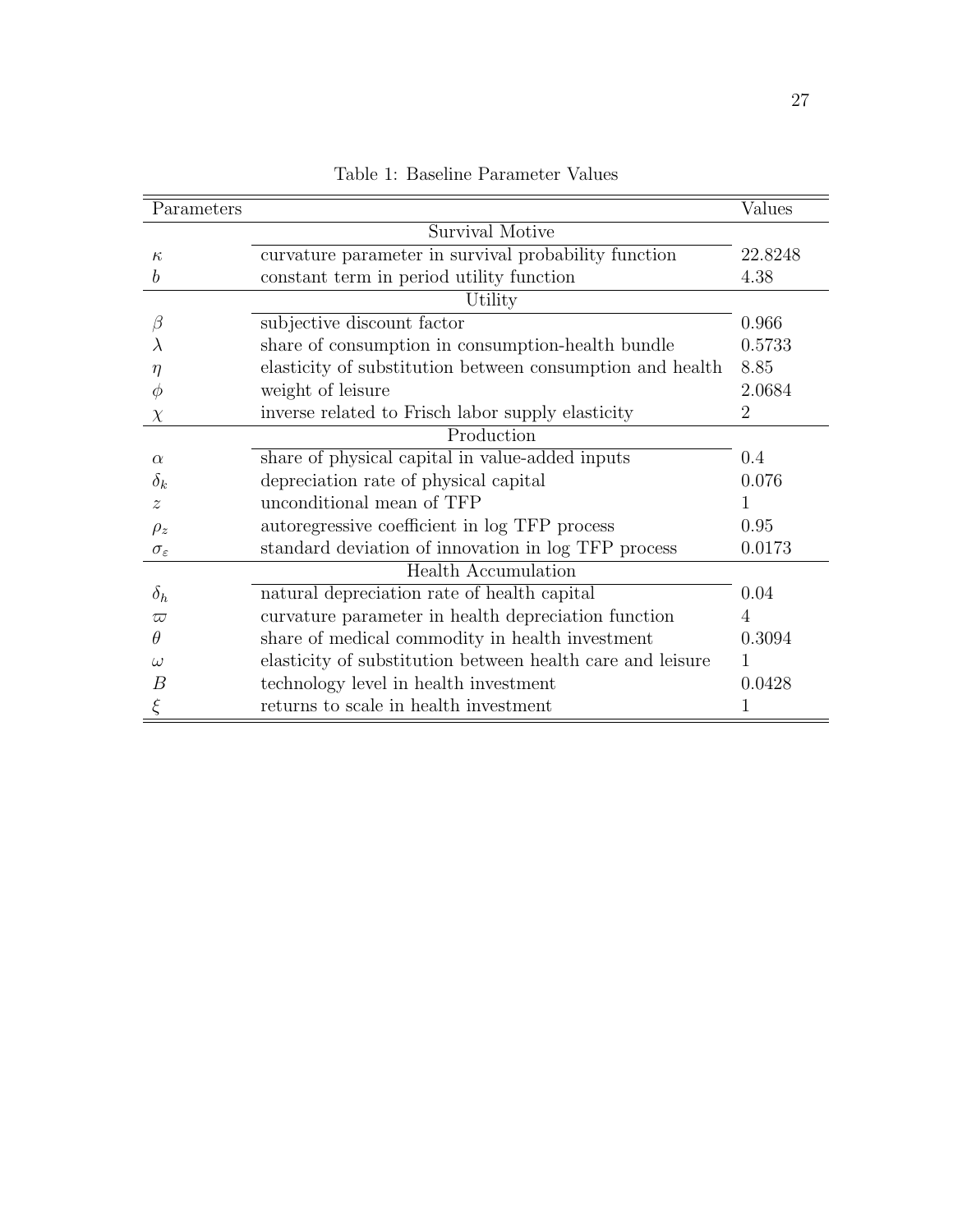|                            |          |       | Decomposing channels |      |      |       |           |           |
|----------------------------|----------|-------|----------------------|------|------|-------|-----------|-----------|
| <b>Statistics</b>          | $Data^b$ | Model | util                 | prod | time | util∏ | util&time | prod&time |
|                            |          |       |                      |      |      |       |           |           |
| Correlations with GDP      |          |       |                      |      |      |       |           |           |
| Consumption                | 0.93     | 0.97  | 0.87                 | 0.97 | 0.98 | 0.97  | 0.91      | 0.97      |
| Investment                 | 0.87     | 0.98  | 0.99                 | 0.98 | 0.98 | 0.98  | 0.99      | 0.98      |
| Employment                 | 0.80     | 0.99  | 0.99                 | 0.99 | 0.99 | 0.99  | 0.94      | 0.99      |
| Health care                | 0.37     | 0.97  | 0.99                 | 0.98 | 0.74 | 0.98  | 0.99      | 0.97      |
| Mortality rate             | 0.39     | 0.41  | 0.05                 | 0.24 | 0.45 | 0.25  | 0.06      | 0.39      |
| <i>Standard deviations</i> |          |       |                      |      |      |       |           |           |
| relative to GDP            |          |       |                      |      |      |       |           |           |
| Consumption                | 0.78     | 0.60  | 0.28                 | 0.59 | 0.66 | 0.60  | 0.31      | 0.60      |
| Investment                 | 2.35     | 2.22  | 2.42                 | 2.19 | 2.22 | 2.18  | 2.38      | 2.22      |
| Employment                 | 0.67     | 0.28  | 0.10                 | 0.30 | 0.34 | 0.30  | 0.05      | 0.28      |
| Health care                | 0.97     | 0.79  | 2.42                 | 0.89 | 0.46 | 0.86  | 2.30      | 0.80      |
| Mortality rate             | 0.13     | 0.09  | 0.65                 | 0.14 | 0.13 | 0.13  | 0.58      | 0.10      |

Table 2: Business Cycle $\operatorname{Statistics}^a$ 

 ${}^a$ The model's statistics are computed based on HP-filtered artificial time series and are averages over  $200$ simulations of 150 periods each.

 $b$ <sup>b</sup>The statistics are computed based on HP-filtered data for the US covering the period 1960-2007.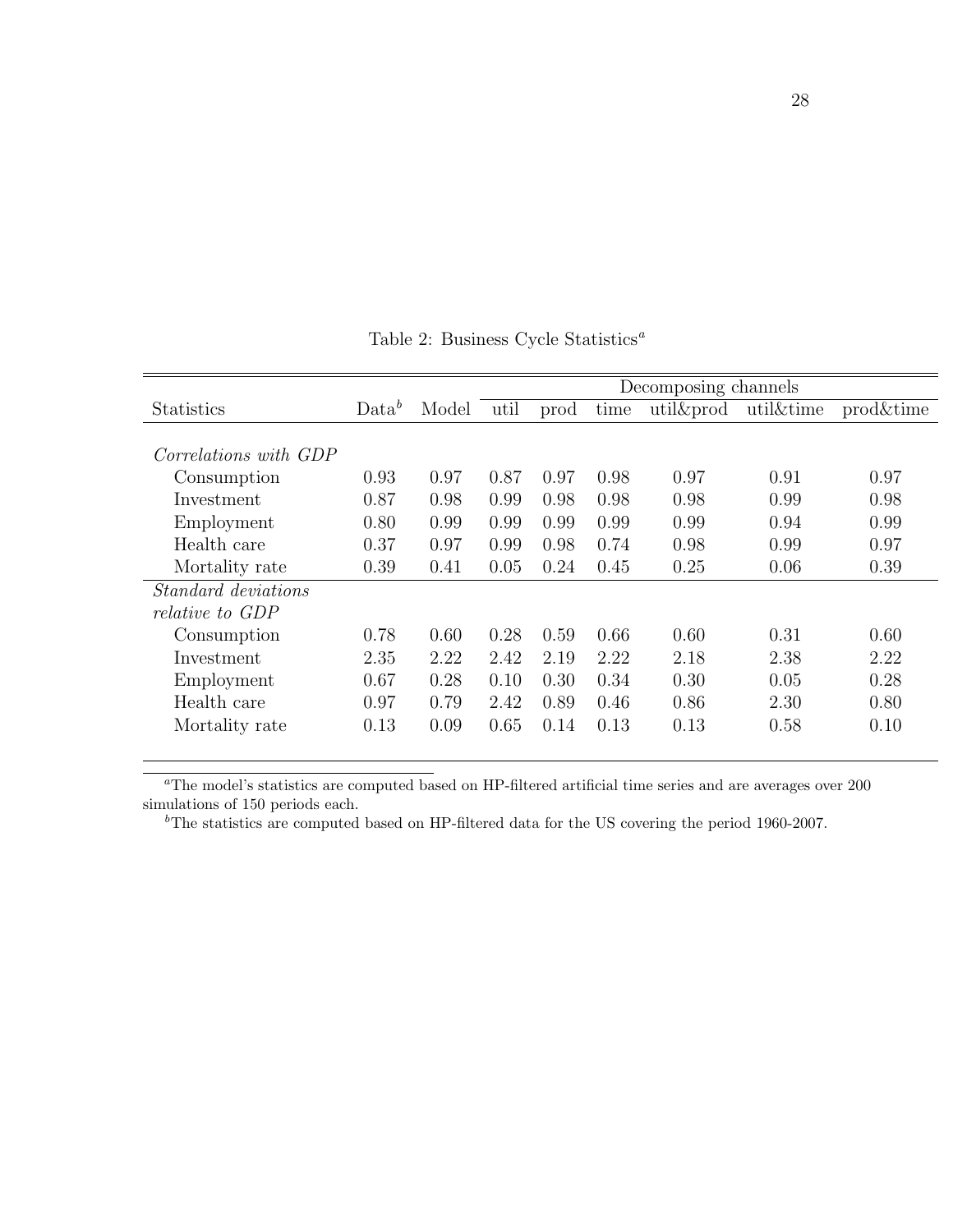|                            |          |       | Decomposing channels |      |      |       |           |           |
|----------------------------|----------|-------|----------------------|------|------|-------|-----------|-----------|
| <b>Statistics</b>          | $Data^b$ | Model | util                 | prod | time | util∏ | util&time | prod&time |
|                            |          |       |                      |      |      |       |           |           |
| Correlations with GDP      |          |       |                      |      |      |       |           |           |
| Consumption                | 0.93     | 0.92  | 0.89                 | 0.92 | 0.93 | 0.92  | 0.89      | 0.92      |
| Investment                 | 0.87     | 0.97  | 0.99                 | 0.97 | 0.97 | 0.97  | 0.99      | 0.97      |
| Employment                 | 0.80     | 0.91  | 0.18                 | 0.93 | 0.92 | 0.93  | $-0.40$   | 0.92      |
| Health care                | 0.37     | 0.97  | 0.99                 | 0.98 | 0.83 | 0.98  | 0.99      | 0.97      |
| Mortality rate             | 0.39     | 0.35  | 0.10                 | 0.21 | 0.41 | 0.21  | 0.13      | 0.35      |
| <i>Standard deviations</i> |          |       |                      |      |      |       |           |           |
| relative to GDP            |          |       |                      |      |      |       |           |           |
| Consumption                | 0.78     | 0.52  | 0.27                 | 0.51 | 0.56 | 0.52  | 0.28      | 0.52      |
| Investment                 | 2.35     | 2.47  | 2.50                 | 2.46 | 2.52 | 2.45  | 2.53      | 2.48      |
| Employment                 | 0.67     | 0.08  | 0.03                 | 0.08 | 0.09 | 0.08  | 0.04      | 0.08      |
| Health care                | 0.97     | 0.83  | 2.23                 | 0.93 | 0.50 | 0.93  | 2.15      | 0.87      |
| Mortality rate             | 0.13     | 0.15  | 0.47                 | 0.17 | 0.13 | 0.16  | 0.47      | 0.15      |
|                            |          |       |                      |      |      |       |           |           |

Table 3: Business Cycle Statistics (Model with CRRA Preferences)<sup>a</sup>

<sup>a</sup>The model's statistics are computed based on HP-filtered artificial time series and are averages over 200 simulations of 150 periods each.

 $b$ <sup>b</sup>The statistics are computed based on HP-filtered data for the US covering the period 1960-2007.